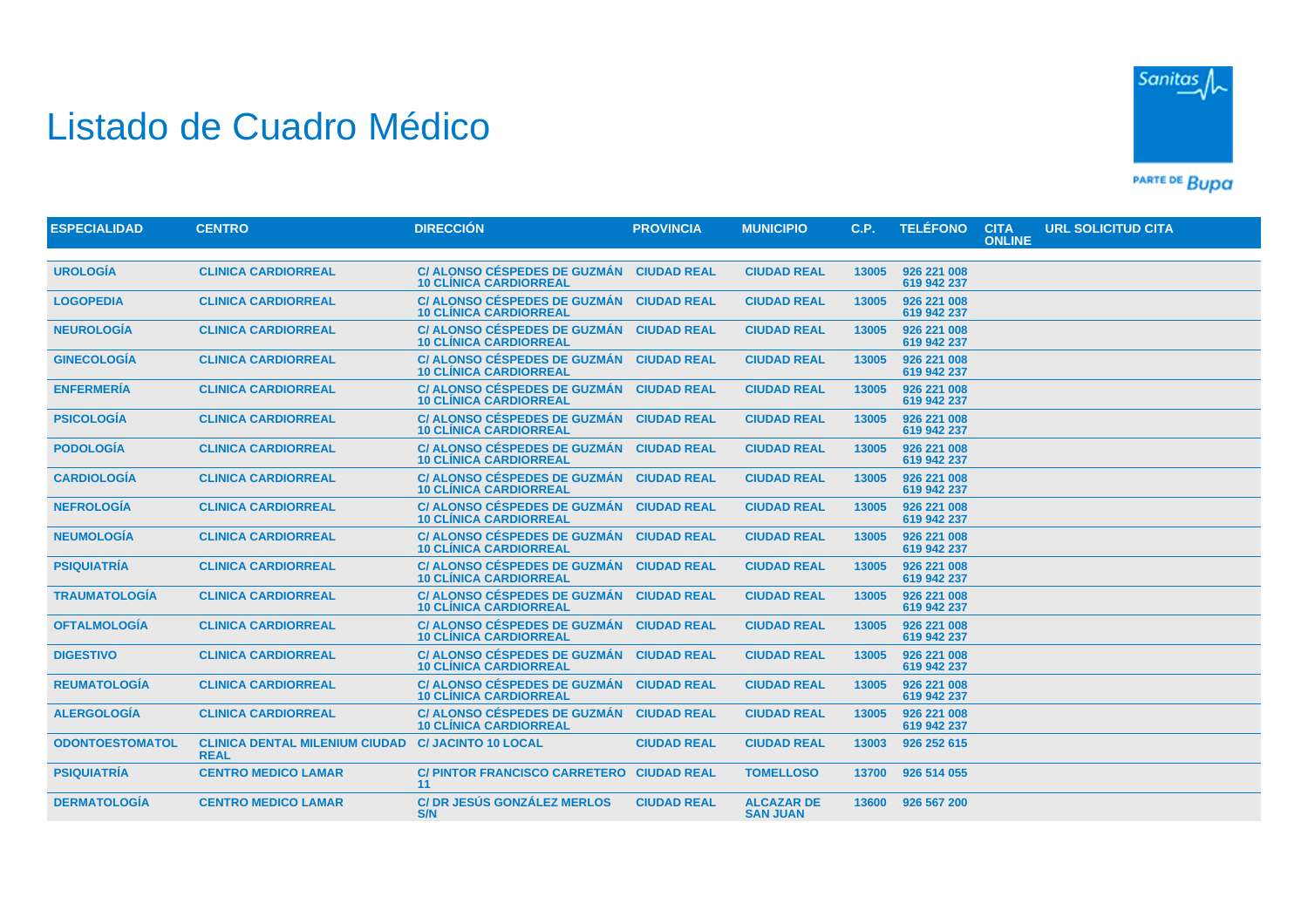| <b>PODOLOGIA</b>       | <b>CENTRO MEDICO LAMAR</b>                       | C/PINTOR FRANCISCO CARRETERO CIUDAD REAL<br>11    |                    | <b>TOMELLOSO</b>   | 13700 | 691 574 671<br>926 514 055 |           |                                      |
|------------------------|--------------------------------------------------|---------------------------------------------------|--------------------|--------------------|-------|----------------------------|-----------|--------------------------------------|
| 0.R.L.                 | <b>CENTRO MEDICO LAMAR</b>                       | C/ PINTOR FRANCISCO CARRETERO CIUDAD REAL<br>11   |                    | <b>TOMELLOSO</b>   | 13700 | 691 574 671<br>926 514 055 |           |                                      |
| <b>MED. FAMILIAR</b>   | <b>CENTRO MEDICO LAMAR</b>                       | C/ PINTOR FRANCISCO CARRETERO CIUDAD REAL<br>11   |                    | <b>TOMELLOSO</b>   | 13700 | 691 574 671<br>926 514 055 | <b>SI</b> | Pulsa aquí para pedir tu cita online |
| <b>DIGESTIVO</b>       | <b>CENTRO MEDICO LAMAR</b>                       | <b>C/LOS ALISOS 19</b>                            | <b>CIUDAD REAL</b> | <b>CIUDAD REAL</b> | 13002 | 650 262 714<br>926 213 314 |           |                                      |
| <b>ALERGOLOGIA</b>     | <b>CENTRO MEDICO LAMAR</b>                       | <b>C/LOS ALISOS 19</b>                            | <b>CIUDAD REAL</b> | <b>CIUDAD REAL</b> | 13002 | 650 262 714<br>926 213 314 |           |                                      |
| <b>CARDIOLOGÍA</b>     | <b>CENTRO MEDICO LAMAR</b>                       | C/ PINTOR FRANCISCO CARRETERO CIUDAD REAL<br>11   |                    | <b>TOMELLOSO</b>   | 13700 | 691 574 671<br>650 262 714 | <b>SI</b> | Pulsa aquí para pedir tu cita online |
| <b>UROLOGÍA</b>        | <b>CENTRO MEDICO LAMAR</b>                       | C/ PINTOR FRANCISCO CARRETERO CIUDAD REAL<br>11   |                    | <b>TOMELLOSO</b>   | 13700 | 691 574 671<br>926 514 055 | <b>SI</b> | Pulsa aquí para pedir tu cita online |
| <b>AREAS PEDIÁTRI.</b> | <b>CENTRO MEDICO LAMAR</b>                       | C/ PINTOR FRANCISCO CARRETERO CIUDAD REAL<br>11   |                    | <b>TOMELLOSO</b>   | 13700 | 691 574 671<br>926 514 055 | SI        | Pulsa aquí para pedir tu cita online |
| <b>NEUMOLOGÍA</b>      | <b>CENTRO MEDICO LAMAR</b>                       | C/ PINTOR FRANCISCO CARRETERO CIUDAD REAL<br>11   |                    | <b>TOMELLOSO</b>   | 13700 | 691 574 671<br>650 262 714 | <b>SI</b> | Pulsa aquí para pedir tu cita online |
| <b>GINECOLOGÍA</b>     | <b>CENTRO MEDICO LAMAR</b>                       | C/ PINTOR FRANCISCO CARRETERO CIUDAD REAL<br>11   |                    | <b>TOMELLOSO</b>   | 13700 | 691 574 671<br>926 514 055 |           |                                      |
| <b>PSICOLOGIA</b>      | <b>CENTRO MEDICO LAMAR</b>                       | C/PINTOR FRANCISCO CARRETERO CIUDAD REAL<br>11    |                    | <b>TOMELLOSO</b>   | 13700 | 691 574 671<br>926 514 055 | <b>SI</b> | Pulsa aquí para pedir tu cita online |
| <b>TRAUMATOLOGIA</b>   | <b>CENTRO MEDICO LAMAR</b>                       | <b>C/LOS ALISOS 19</b>                            | <b>CIUDAD REAL</b> | <b>CIUDAD REAL</b> | 13002 | 650 262 714<br>926 213 314 |           |                                      |
| <b>AREAS PEDIÁTRI.</b> | <b>CENTRO MEDICO LAMAR</b>                       | <b>C/LOS ALISOS 19</b>                            | <b>CIUDAD REAL</b> | <b>CIUDAD REAL</b> | 13002 | 650 262 714<br>926 213 314 |           |                                      |
| <b>FISIOTERAPIA</b>    | <b>CENTRO FISIOTERAPIA JUAN</b><br><b>ARAQUE</b> | C/SAN PEDRO (ESQ. C/ PROGRESO) CIUDAD REAL<br>S/N |                    | <b>DAIMIEL</b>     | 13250 | 606 525 716<br>926 853 489 |           |                                      |
| <b>FISIOTERAPIA</b>    | <b>CENTRO MEDICO LAMAR</b>                       | C/ PINTOR FRANCISCO CARRETERO CIUDAD REAL<br>11   |                    | <b>TOMELLOSO</b>   | 13700 | 691 574 671<br>926 514 055 |           |                                      |
| <b>DERMATOLOGIA</b>    | <b>CENTRO MEDICO LAMAR</b>                       | C/ PINTOR FRANCISCO CARRETERO CIUDAD REAL<br>11   |                    | <b>TOMELLOSO</b>   | 13700 | 691 574 671<br>926 514 055 |           |                                      |
| <b>TRAUMATOLOGIA</b>   | <b>CENTRO MEDICO LAMAR</b>                       | C/ PINTOR FRANCISCO CARRETERO CIUDAD REAL<br>11   |                    | <b>TOMELLOSO</b>   | 13700 | 691 574 671<br>926 514 055 | <b>SI</b> | Pulsa aquí para pedir tu cita online |
| <b>REUMATOLOGIA</b>    | <b>CENTRO MEDICO LAMAR</b>                       | C/ PINTOR FRANCISCO CARRETERO CIUDAD REAL<br>11   |                    | <b>TOMELLOSO</b>   | 13700 | 691 574 671<br>926 514 055 |           |                                      |
| <b>DERMATOLOGÍA</b>    | <b>CENTRO MEDICO LAMAR</b>                       | <b>C/DON VÍCTOR PEÑASCO 99</b>                    | <b>CIUDAD REAL</b> | <b>TOMELLOSO</b>   | 13700 | 926 514 055                |           |                                      |
| <b>OFTALMOLOGIA</b>    | <b>CENTRO MEDICO LAMAR</b>                       | C/ PINTOR FRANCISCO CARRETERO CIUDAD REAL<br>11   |                    | <b>TOMELLOSO</b>   | 13700 | 691 574 671<br>926 514 055 |           |                                      |
| <b>GINECOLOGIA</b>     | <b>CENTRO MEDICO LAMAR</b>                       | <b>C/LOS ALISOS 19</b>                            | <b>CIUDAD REAL</b> | <b>CIUDAD REAL</b> | 13002 | 667 510 840<br>650 262 714 |           |                                      |
| <b>OFTALMOLOGÍA</b>    | <b>CENTRO MEDICO LAMAR</b>                       | <b>C/LOS ALISOS 19</b>                            | <b>CIUDAD REAL</b> | <b>CIUDAD REAL</b> | 13002 | 650 262 714<br>926 213 314 |           |                                      |
| <b>ALERGOLOGÍA</b>     | <b>CENTRO MEDICO LAMAR</b>                       | C/ PINTOR FRANCISCO CARRETERO CIUDAD REAL<br>11   |                    | <b>TOMELLOSO</b>   | 13700 | 691 574 671<br>926 514 055 |           |                                      |
| RADIODIAGNÓST.         | <b>CENTRO MEDICO LAMAR</b>                       | C/ PINTOR FRANCISCO CARRETERO CIUDAD REAL<br>11   |                    | <b>TOMELLOSO</b>   | 13700 | 691 574 671<br>926 514 055 |           |                                      |
| <b>ENFERMERÍA</b>      | <b>CENTRO MEDICO LAMAR</b>                       | C/ PINTOR FRANCISCO CARRETERO CIUDAD REAL<br>11   |                    | <b>TOMELLOSO</b>   | 13700 | 691 574 671<br>926 514 055 |           |                                      |
| <b>UROLOGÍA</b>        | <b>CENTRO MEDICO LAMAR</b>                       | <b>C/LOS ALISOS 19</b>                            | <b>CIUDAD REAL</b> | <b>CIUDAD REAL</b> | 13002 | 650 262 714<br>926 213 314 |           |                                      |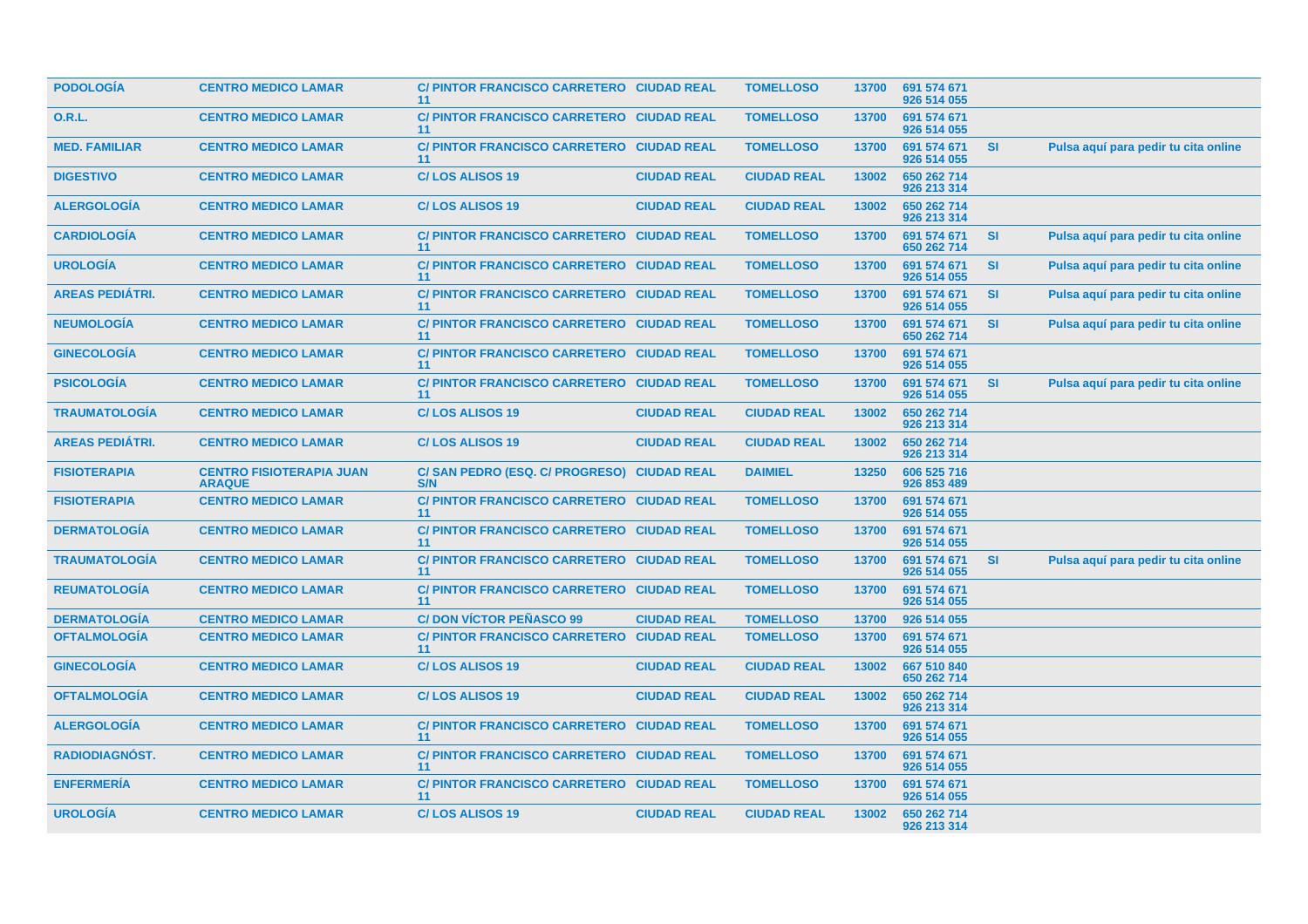| <b>REUMATOLOGIA</b>    | <b>CENTRO MEDICO LAMAR</b>                                         | <b>C/LOS ALISOS 19</b>                                                              | <b>CIUDAD REAL</b> | <b>CIUDAD REAL</b>                   | 13002 | 650 262 714<br>926 213 314 |           |                                      |
|------------------------|--------------------------------------------------------------------|-------------------------------------------------------------------------------------|--------------------|--------------------------------------|-------|----------------------------|-----------|--------------------------------------|
| <b>REHABILITACIÓN</b>  | <b>CENTRO MEDICO LAMAR</b>                                         | C/ PINTOR FRANCISCO CARRETERO CIUDAD REAL<br>11                                     |                    | <b>TOMELLOSO</b>                     | 13700 | 691 574 671<br>926 514 055 |           |                                      |
| <b>DIGESTIVO</b>       | <b>CENTRO MEDICO LAMAR</b>                                         | C/ PINTOR FRANCISCO CARRETERO CIUDAD REAL<br>11                                     |                    | <b>TOMELLOSO</b>                     | 13700 | 691 574 671<br>926 514 055 | <b>SI</b> | Pulsa aquí para pedir tu cita online |
| <b>DERMATOLOGIA</b>    | <b>CENTRO MEDICO LAMAR</b>                                         | <b>C/LOS ALISOS 19</b>                                                              | <b>CIUDAD REAL</b> | <b>CIUDAD REAL</b>                   | 13002 | 667 510 840<br>650 262 714 |           |                                      |
| <b>ANÁLISIS</b>        | <b>MEGALAB</b>                                                     | <b>C/ CTRA. VALDEPEÑAS 9</b>                                                        | <b>CIUDAD REAL</b> | <b>CIUDAD REAL</b>                   | 13001 | 926 225 580                |           |                                      |
| <b>MED. FAMILIAR</b>   | <b>CLINICA ALTAGRACIA</b>                                          | <b>C/DOCTOR FLEMING 35</b>                                                          | <b>CIUDAD REAL</b> | <b>MANZANARES</b>                    | 13200 | 926 620 214                |           |                                      |
| <b>O.R.L.</b>          | <b>CRESPO SERRANO JUAN</b>                                         | <b>AVD PIO XII S/N</b>                                                              | <b>CIUDAD REAL</b> | <b>CIUDAD REAL</b>                   | 13002 | 926 213 444                |           |                                      |
| <b>MED. FAMILIAR</b>   | <b>CLINICA LFC, S.L</b>                                            | <b>AVD DE ANDALUCÍA 42</b>                                                          | <b>CIUDAD REAL</b> | <b>PUERTOLLANO</b>                   | 13500 | 926 413 072                |           |                                      |
| <b>CARDIOLOGIA</b>     | <b>CLINICA LFC, S.L</b>                                            | <b>AVD DE ANDALUCIA 42</b>                                                          | <b>CIUDAD REAL</b> | <b>PUERTOLLANO</b>                   | 13500 | 926 413 072                |           |                                      |
| <b>DERMATOLOGÍA</b>    | <b>CLINICA VIRGEN DE GRACIA</b>                                    | <b>AVD DE ANDALUCÍA 42</b>                                                          | <b>CIUDAD REAL</b> | <b>PUERTOLLANO</b>                   | 13500 | 926 413 072                |           |                                      |
| <b>RADIODIAGNÓST.</b>  | <b>CLINICA LFC, S.L</b>                                            | <b>AVD DE ANDALUCÍA 42</b>                                                          | <b>CIUDAD REAL</b> | <b>PUERTOLLANO</b>                   | 13500 | 926 413 072                |           |                                      |
| <b>REHABILITACION</b>  | <b>FISIOTERAPIA SAMUEL ANCIANO,</b><br>S.L.                        | <b>C/ JUAN BAUTISTA DE LA</b><br><b>CONCEPCION S/N (EDIFICIO</b><br><b>MAYORCA)</b> | <b>CIUDAD REAL</b> | <b>ALCAZAR DE</b><br><b>SAN JUAN</b> | 13600 | 926 551 285                |           |                                      |
| <b>ANÁLISIS</b>        | <b>MEGALAB</b>                                                     | <b>PLZ SAN PEDRO 9</b>                                                              | <b>CIUDAD REAL</b> | <b>DAIMIEL</b>                       | 13250 | 926 853 489                |           |                                      |
| <b>REHABILITACIÓN</b>  | <b>BRAVO CORRALES JOSE DAVID</b>                                   | C/ SAN PEDRO (ESQ. C/ PROGRESO)<br>S/N                                              | <b>CIUDAD REAL</b> | <b>DAIMIEL</b>                       | 13250 | 926 853 489                |           |                                      |
| 0.R.L.                 | <b>OTOSALUD CLINICA DE OTORRINO</b><br><b>Y VIAS RESPIRATORIAS</b> | AVD DE LA MANCHA 1 B 1º G                                                           | <b>CIUDAD REAL</b> | <b>CIUDAD REAL</b>                   | 13001 | 659 531 813<br>926 217 228 |           |                                      |
| <b>NEUMOLOGÍA</b>      | <b>OTOSALUD CLINICA DE OTORRINO</b><br><b>Y VIAS RESPIRATORIAS</b> | AVD DE LA MANCHA 1 B 1º G                                                           | <b>CIUDAD REAL</b> | <b>CIUDAD REAL</b>                   | 13001 | 659 531 813<br>926 217 228 |           |                                      |
| <b>NEUROFISIOLOGÍA</b> | <b>OTOSALUD CLINICA DE OTORRINO</b><br><b>Y VIAS RESPIRATORIAS</b> | <b>AVD DE LA MANCHA 1 B 1º G</b>                                                    | <b>CIUDAD REAL</b> | <b>CIUDAD REAL</b>                   | 13001 | 659 531 813                |           |                                      |
| <b>OFTALMOLOGÍA</b>    | <b>HOSPITAL QUIRONSALUD CIUDAD</b><br><b>REAL</b>                  | <b>C/LOS ALISOS 19</b>                                                              | <b>CIUDAD REAL</b> | <b>CIUDAD REAL</b>                   | 13002 | 926 255 009<br>926 255 008 |           |                                      |
| <b>O.R.L.</b>          | <b>OTOSALUD CLINICA DE OTORRINO</b><br><b>Y VIAS RESPIRATORIAS</b> | <b>C/LOS ALISOS 19</b>                                                              | <b>CIUDAD REAL</b> | <b>CIUDAD REAL</b>                   | 13002 | 650 262 714<br>926 213 314 |           |                                      |
| <b>OFTALMOLOGIA</b>    | <b>DEVISUS PREFECT, S.L</b>                                        | <b>C/LOS ALISOS 19</b>                                                              | <b>CIUDAD REAL</b> | <b>CIUDAD REAL</b>                   | 13002 | 650 262 714<br>926 213 314 |           |                                      |
| <b>NEUROLOGIA</b>      | <b>HOSPITAL QUIRONSALUD CIUDAD</b><br><b>REAL</b>                  | <b>C/LOS ALISOS 19</b>                                                              | <b>CIUDAD REAL</b> | <b>CIUDAD REAL</b>                   | 13002 | 926 255 009<br>926 255 008 |           |                                      |
| <b>TRAUMATOLOGIA</b>   | <b>MAYO HERNANDEZ MANUEL</b>                                       | <b>C/LOS ALISOS 19</b>                                                              | <b>CIUDAD REAL</b> | <b>CIUDAD REAL</b>                   | 13002 | 650 262 714<br>926 213 314 |           |                                      |
| <b>ONCOLOGIA</b>       | <b>HOSPITAL QUIRONSALUD CIUDAD</b><br><b>REAL</b>                  | <b>C/LOS ALISOS 19</b>                                                              | <b>CIUDAD REAL</b> | <b>CIUDAD REAL</b>                   | 13002 | 926 255 009<br>926 255 008 |           |                                      |
| <b>DIGESTIVO</b>       | <b>HOSPITAL QUIRONSALUD CIUDAD</b><br><b>REAL</b>                  | <b>C/LOS ALISOS 19</b>                                                              | <b>CIUDAD REAL</b> | <b>CIUDAD REAL</b>                   | 13002 | 926 255 009<br>926 255 008 |           |                                      |
| <b>RADIODIAGNÓST.</b>  | <b>HOSPITAL QUIRONSALUD CIUDAD</b><br><b>REAL</b>                  | <b>C/LOS ALISOS 19</b>                                                              | <b>CIUDAD REAL</b> | <b>CIUDAD REAL</b>                   | 13002 | 926 255 009<br>926 255 008 |           |                                      |
| <b>PODOLOGÍA</b>       | <b>CLINIPIE MAZOTERAS, S.L.P</b>                                   | <b>C/LOS ALISOS 19</b>                                                              | <b>CIUDAD REAL</b> | <b>CIUDAD REAL</b>                   | 13002 |                            |           |                                      |
| 0.R.L.                 | <b>CRESPO SERRANO JUAN</b>                                         | <b>C/LOS ALISOS 19</b>                                                              | <b>CIUDAD REAL</b> | <b>CIUDAD REAL</b>                   | 13002 | 650 262 714<br>926 213 314 |           |                                      |
| <b>ENFERMERIA</b>      | <b>CENTRO MEDICO QUIRONSALUD</b><br><b>PUERTOLLANO</b>             | <b>C/ JUAN BRAVO 39</b>                                                             | <b>CIUDAD REAL</b> | <b>PUERTOLLANO</b>                   | 13500 | 926 425 145                |           |                                      |
| <b>HOSP, DE DÍA</b>    | <b>CLINICA QUIRONSALUD ALCAZAR</b>                                 | <b>C/DR JESÚS GONZÁLEZ MERLOS</b><br>S/N                                            | <b>CIUDAD REAL</b> | <b>ALCAZAR DE</b><br><b>SAN JUAN</b> | 13600 | 926 567 200<br>926 588 325 |           |                                      |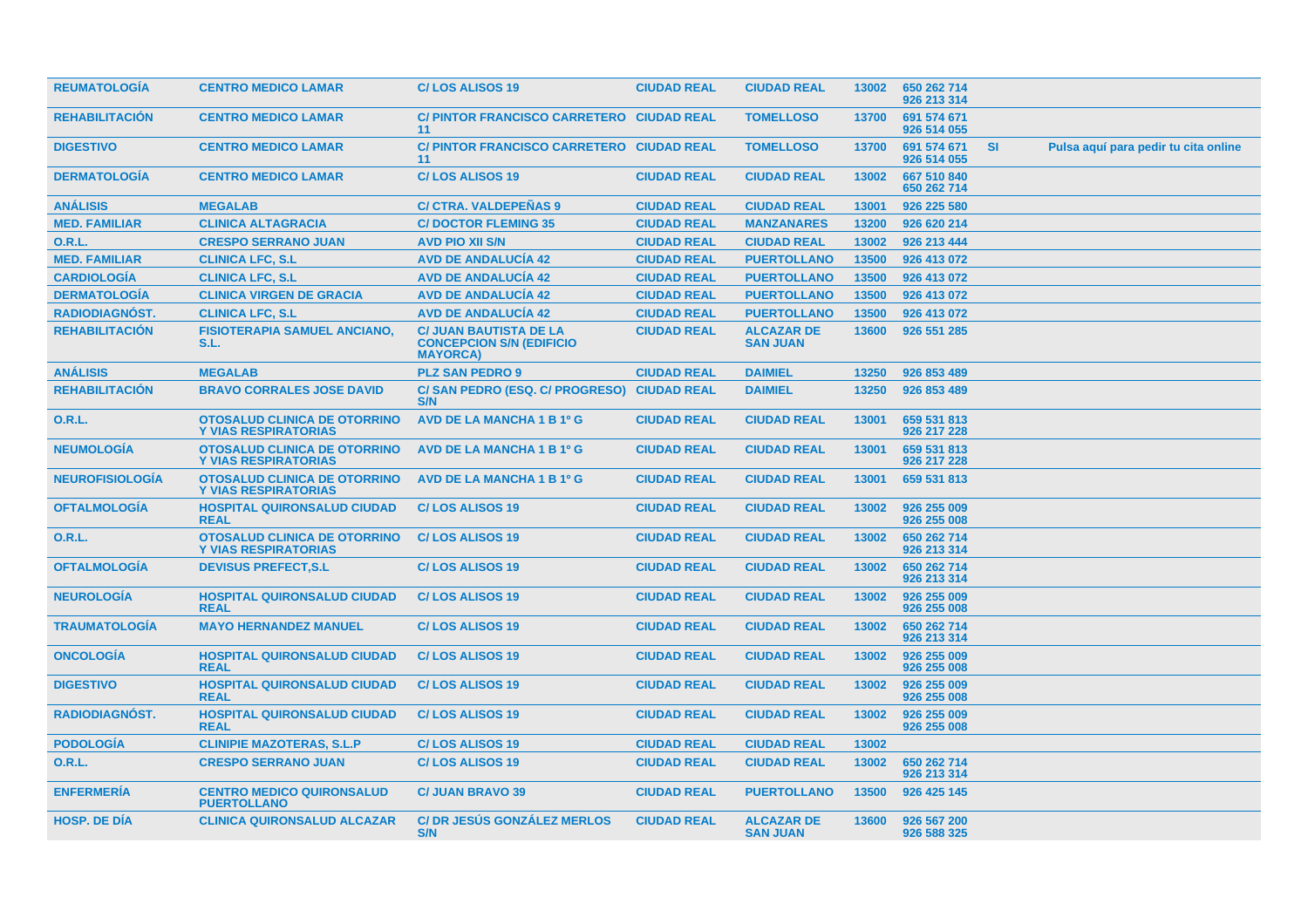| <b>PSICOLOGÍA</b>      | <b>CLINICA QUIRONSALUD ALCAZAR</b>                       | <b>C/DR JESÚS GONZÁLEZ MERLOS</b><br>S/N             | <b>CIUDAD REAL</b> | <b>ALCAZAR DE</b><br><b>SAN JUAN</b> | 13600 | 926 567 200                |           |                                      |
|------------------------|----------------------------------------------------------|------------------------------------------------------|--------------------|--------------------------------------|-------|----------------------------|-----------|--------------------------------------|
| 0.R.L.                 | <b>CLINICA QUIRONSALUD ALCAZAR</b>                       | <b>C/DR JESUS GONZALEZ MERLOS</b><br>S/N             | <b>CIUDAD REAL</b> | <b>ALCAZAR DE</b><br><b>SAN JUAN</b> | 13600 | 926 567 200                |           |                                      |
| <b>AREAS PEDIÁTRI.</b> | <b>CLINICA QUIRONSALUD ALCAZAR</b>                       | <b>C/DR JESUS GONZALEZ MERLOS</b><br>S/N             | <b>CIUDAD REAL</b> | <b>ALCAZAR DE</b><br><b>SAN JUAN</b> | 13600 | 926 567 200                |           |                                      |
| <b>OFTALMOLOGÍA</b>    | <b>CLINICA QUIRONSALUD ALCAZAR</b>                       | <b>C/DR JESÚS GONZÁLEZ MERLOS</b><br>S/N             | <b>CIUDAD REAL</b> | <b>ALCAZAR DE</b><br><b>SAN JUAN</b> | 13600 | 926 567 200                |           |                                      |
| <b>NEUMOLOGÍA</b>      | <b>CLINICA QUIRONSALUD ALCAZAR</b>                       | <b>C/DR JESÚS GONZÁLEZ MERLOS</b><br>S/N             | <b>CIUDAD REAL</b> | <b>ALCAZAR DE</b><br><b>SAN JUAN</b> | 13600 | 926 567 200                |           |                                      |
| <b>ANESTESIOLOGIA</b>  | <b>CLINICA QUIRONSALUD ALCAZAR</b>                       | <b>C/DR JESUS GONZALEZ MERLOS</b><br>S/N             | <b>CIUDAD REAL</b> | <b>ALCAZAR DE</b><br><b>SAN JUAN</b> | 13600 | 926 567 200                |           |                                      |
| <b>REUMATOLOGIA</b>    | <b>ARIZA HERNANDEZ ANDRES</b>                            | <b>C/ CLARA CAMPOAMOR 4</b>                          | <b>CIUDAD REAL</b> | <b>CIUDAD REAL</b>                   | 13004 | 926 255 930                |           |                                      |
| <b>ALERGOLOGÍA</b>     | <b>GARCIA CAÑADILLA FAUSTO</b>                           | <b>C/ ALVAREZ GUERRA 9</b>                           | <b>CIUDAD REAL</b> | <b>ALCAZAR DE</b><br><b>SAN JUAN</b> | 13600 | 926 545 169                |           |                                      |
| <b>DIGESTIVO</b>       | <b>POLICLINICAS AC</b>                                   | <b>C/ CARRETERA DE LA SOLANA 32</b>                  | <b>CIUDAD REAL</b> | <b>MANZANARES</b>                    | 13200 | 926 110 330<br>697 111 112 |           |                                      |
| <b>TRAUMATOLOGÍA</b>   | <b>POLICLINICAS AC</b>                                   | <b>C/ CARRETERA DE LA SOLANA 32</b>                  | <b>CIUDAD REAL</b> | <b>MANZANARES</b>                    | 13200 | 926 110 330<br>697 111 112 |           |                                      |
| <b>MED. FAMILIAR</b>   | <b>POLICLINICAS AC</b>                                   | <b>C/ CARRETERA DE LA SOLANA 32</b>                  | <b>CIUDAD REAL</b> | <b>MANZANARES</b>                    | 13200 | 926 110 330<br>697 111 112 | <b>SI</b> | Pulsa aquí para pedir tu cita online |
| <b>MED. FAMILIAR</b>   | <b>POLICLINICA TOMELLOSO -</b><br><b>SAMPEDRO</b>        | <b>C/DON VICTOR PEÑASCO 79</b><br><b>CONSULTORIO</b> | <b>CIUDAD REAL</b> | <b>TOMELLOSO</b>                     | 13700 | 926 510 273<br>926 514 050 | <b>SI</b> | Pulsa aquí para pedir tu cita online |
| <b>MED. FAMILIAR</b>   | <b>RUIZ ACOSTA ELIZABETH</b>                             | <b>C/LA FUENTE 3</b>                                 | <b>CIUDAD REAL</b> | <b>PUERTOLLANO</b>                   | 13500 | 636 800 989                |           |                                      |
| <b>FISIOTERAPIA</b>    | <b>TORIBIO CAMACHO SANTIAGO</b>                          | <b>AVD SANTO 62 LOCAL</b>                            | <b>CIUDAD REAL</b> | <b>MALAGON</b>                       | 13420 | 664 777 486                |           |                                      |
| <b>TRAUMATOLOGIA</b>   | <b>MARTIN MONTERO JOSE LUIS</b>                          | <b>C/ PABLO NERUDA 2</b>                             | <b>CIUDAD REAL</b> | <b>PUERTOLLANO</b>                   | 13500 | 926 420 210                |           |                                      |
| <b>ANÁLISIS</b>        | <b>MEGALAB</b>                                           | <b>C/DOCTOR FLEMING 35</b>                           | <b>CIUDAD REAL</b> | <b>MANZANARES</b>                    | 13200 | 926 620 214                |           |                                      |
| <b>ODONTOESTOMATOL</b> | <b>ORTEGO CLINICA DENTAL, S.C.</b>                       | <b>PLZ PILAR 7</b>                                   | <b>CIUDAD REAL</b> | <b>CIUDAD REAL</b>                   | 13001 | 926 211 408                |           |                                      |
| <b>PODOLOGÍA</b>       | <b>SANCHEZ-QUINTANAR DE LA GUIA</b><br><b>MARIA JOSE</b> | <b>C/SANTA ANA 59</b>                                | <b>CIUDAD REAL</b> | <b>CAMPO DE</b><br><b>CRIPTANA</b>   | 13610 | 926 563 530                |           |                                      |
| <b>TERAPIAS RESPIR</b> | LINDE MEDICA, S.L.U.                                     | <b>C/EINSTEIN 2</b>                                  | <b>CIUDAD REAL</b> | <b>CIUDAD REAL</b>                   | 13005 | 926 212 644<br>916 354 436 |           |                                      |
| <b>TRAUMATOLOGÍA</b>   | <b>MAYO HERNANDEZ MANUEL</b>                             | <b>C/LOS ALISOS 19</b>                               | <b>CIUDAD REAL</b> | <b>CIUDAD REAL</b>                   | 13002 | 926 255 009                |           |                                      |
| <b>C. MAXILOFACIAL</b> | <b>HOSPITAL QUIRONSALUD CIUDAD</b><br><b>REAL</b>        | <b>C/LOS ALISOS 19</b>                               | <b>CIUDAD REAL</b> | <b>CIUDAD REAL</b>                   | 13002 | 926 255 009<br>926 255 008 |           |                                      |
| <b>HEMATOLOGIA</b>     | <b>HOSPITAL QUIRONSALUD CIUDAD</b><br><b>REAL</b>        | <b>C/LOS ALISOS 19</b>                               | <b>CIUDAD REAL</b> | <b>CIUDAD REAL</b>                   | 13002 | 926 255 009<br>926 255 008 |           |                                      |
| <b>ENFERMERÍA</b>      | <b>HOSPITAL QUIRONSALUD CIUDAD</b><br><b>REAL</b>        | <b>C/LOS ALISOS 19</b>                               | <b>CIUDAD REAL</b> | <b>CIUDAD REAL</b>                   | 13002 | 926 255 009<br>926 255 008 |           |                                      |
| <b>C. VASCULAR</b>     | <b>HOSPITAL QUIRONSALUD CIUDAD</b><br><b>REAL</b>        | <b>C/LOS ALISOS 19</b>                               | <b>CIUDAD REAL</b> | <b>CIUDAD REAL</b>                   | 13002 | 926 255 009<br>926 255 008 |           |                                      |
| <b>URGENCIAS</b>       | <b>HOSPITAL QUIRONSALUD CIUDAD</b><br><b>REAL</b>        | <b>C/LOS ALISOS 19</b>                               | <b>CIUDAD REAL</b> | <b>CIUDAD REAL</b>                   | 13002 | 926 255 009<br>926 255 008 |           |                                      |
| <b>TRAUMATOLOGIA</b>   | <b>CENTRO MEDICO QUIRONSALUD</b><br><b>PUERTOLLANO</b>   | <b>C/LOS ALISOS 19</b>                               | <b>CIUDAD REAL</b> | <b>CIUDAD REAL</b>                   | 13002 | 650 262 714                |           |                                      |
| <b>O.R.L.</b>          | <b>HOSPITAL QUIRONSALUD CIUDAD</b><br><b>REAL</b>        | <b>C/LOS ALISOS 19</b>                               | <b>CIUDAD REAL</b> | <b>CIUDAD REAL</b>                   | 13002 | 926 255 009<br>926 255 008 |           |                                      |
| <b>MED. INTERNA</b>    | <b>HOSPITAL QUIRONSALUD CIUDAD</b><br><b>REAL</b>        | <b>C/LOS ALISOS 19</b>                               | <b>CIUDAD REAL</b> | <b>CIUDAD REAL</b>                   | 13002 | 926 255 009<br>926 255 008 |           |                                      |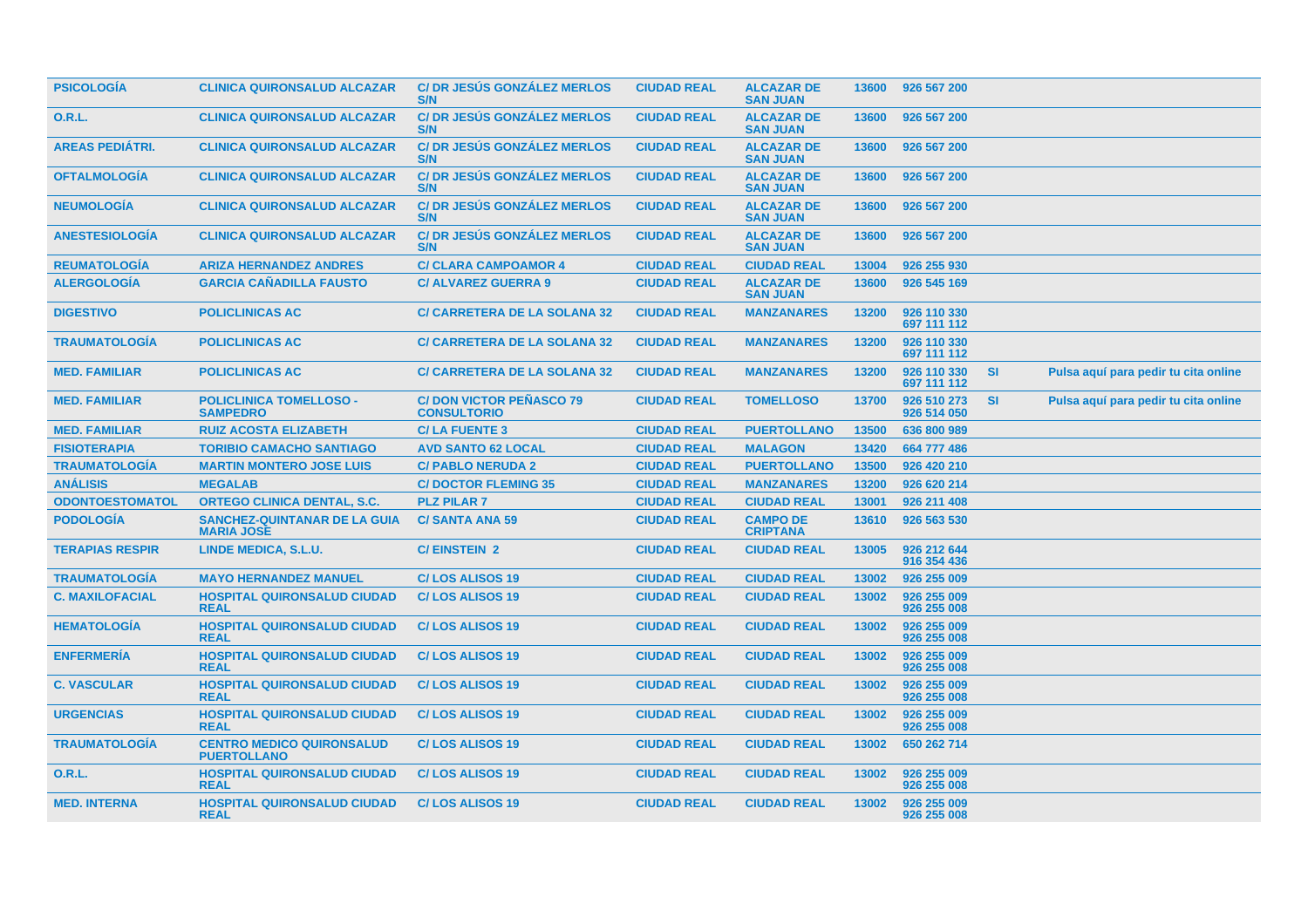| <b>O.R.L.</b>         | <b>CENTRO MEDICO QUIRONSALUD</b><br><b>PUERTOLLANO</b> | <b>C/ JUAN BRAVO 39</b>                                                                | <b>CIUDAD REAL</b> | <b>PUERTOLLANO</b>                    | 13500 | 926 425 145                |
|-----------------------|--------------------------------------------------------|----------------------------------------------------------------------------------------|--------------------|---------------------------------------|-------|----------------------------|
| <b>MED. INTERNA</b>   | <b>CENTRO MEDICO QUIRONSALUD</b><br><b>PUERTOLLANO</b> | <b>C/ JUAN BRAVO 39</b>                                                                | <b>CIUDAD REAL</b> | <b>PUERTOLLANO</b>                    | 13500 | 926 425 145                |
| <b>MED. FAMILIAR</b>  | <b>MEDINA DURILLO MARIA DOLORES</b>                    | <b>C/ RONDILLA CRUZ VERDE 143</b>                                                      | <b>CIUDAD REAL</b> | <b>ALCAZAR DE</b><br><b>SAN JUAN</b>  | 13600 | 926 542 952                |
| <b>FISIOTERAPIA</b>   | <b>PECO ALMANSA MIGUEL ANGEL</b>                       | <b>AVD DE LA VEREDA 106 BAJ</b>                                                        | <b>CIUDAD REAL</b> | <b>BOLAÑOS DE</b><br><b>CALATRAVA</b> | 13260 | 926 872 837                |
| RADIODIAGNÓST.        | <b>CLINICA QUIRONSALUD ALCAZAR</b>                     | <b>C/DR JESUS GONZALEZ MERLOS</b><br>S/N                                               | <b>CIUDAD REAL</b> | <b>ALCAZAR DE</b><br><b>SAN JUAN</b>  | 13600 | 926 567 200<br>926 588 325 |
| <b>GINECOLOGIA</b>    | <b>CLINICA QUIRONSALUD ALCAZAR</b>                     | <b>C/DR JESUS GONZALEZ MERLOS</b><br>S/N                                               | <b>CIUDAD REAL</b> | <b>ALCAZAR DE</b><br><b>SAN JUAN</b>  | 13600 | 926 567 200                |
| <b>GINECOLOGÍA</b>    | <b>CLINICA QUIRONSALUD ALCAZAR</b>                     | <b>C/DR JESÚS GONZÁLEZ MERLOS</b><br>S/N                                               | <b>CIUDAD REAL</b> | <b>ALCAZAR DE</b><br><b>SAN JUAN</b>  | 13600 | 926 567 200<br>926 588 325 |
| <b>ANATOMOPATOLO.</b> | <b>CLINICA QUIRONSALUD ALCAZAR</b>                     | <b>C/DR JESÚS GONZÁLEZ MERLOS</b><br>S/N                                               | <b>CIUDAD REAL</b> | <b>ALCAZAR DE</b><br><b>SAN JUAN</b>  | 13600 | 926 567 200                |
| <b>DIGESTIVO</b>      | <b>CLINICA QUIRONSALUD ALCAZAR</b>                     | <b>C/DR JESUS GONZALEZ MERLOS</b><br>S/N                                               | <b>CIUDAD REAL</b> | <b>ALCAZAR DE</b><br><b>SAN JUAN</b>  | 13600 | 926 567 200<br>926 588 325 |
| <b>OFTALMOLOGÍA</b>   | <b>GARCIA GOMEZ PIO JESUS</b>                          | <b>C/ PASEO DE LOS MÁRTIRES 33</b>                                                     | <b>CIUDAD REAL</b> | <b>SOCUELLAMOS</b>                    | 13630 | 663 421 052                |
| <b>PSICOLOGIA</b>     | <b>RODRIGO CARRILLO MANUEL</b>                         | <b>EDF TAURO BLOQUE B1</b><br><b>ENTREPLANTA DEL EDIFICIO</b><br><b>TAURO BLOQUE B</b> | <b>CIUDAD REAL</b> | <b>PUERTOLLANO</b>                    | 13500 | 629 026 443<br>656 994 185 |
| <b>FISIOTERAPIA</b>   | <b>POLICLINICAS AC</b>                                 | <b>C/ CARRETERA DE LA SOLANA 32</b>                                                    | <b>CIUDAD REAL</b> | <b>MANZANARES</b>                     | 13200 | 926 110 330<br>697 111 112 |
| <b>ANATOMOPATOLO.</b> | <b>ANDIMED</b>                                         | <b>C/ CARRETERA DE LA SOLANA 32</b>                                                    | <b>CIUDAD REAL</b> | <b>MANZANARES</b>                     | 13200 | 957 411 831                |
| <b>ANÁLISIS</b>       | <b>LABORATORIO ECHEVARNE</b>                           | <b>C/ CARRETERA DE LA SOLANA 32</b>                                                    | <b>CIUDAD REAL</b> | <b>MANZANARES</b>                     | 13200 | 900 909 110                |
| <b>RADIODIAGNÓST.</b> | <b>POLICLINICAS AC</b>                                 | <b>C/ CARRETERA DE LA SOLANA 32</b>                                                    | <b>CIUDAD REAL</b> | <b>MANZANARES</b>                     | 13200 | 926 110 330<br>697 111 112 |
| <b>ENFERMERÍA</b>     | <b>POLICLINICAS AC</b>                                 | <b>C/ CARRETERA DE LA SOLANA 32</b>                                                    | <b>CIUDAD REAL</b> | <b>MANZANARES</b>                     | 13200 | 926 110 330<br>697 111 112 |
| <b>ANALISIS</b>       | <b>LABORATORIO ECHEVARNE</b>                           | <b>C/ ALONSO CÉSPEDES DE GUZMÁN</b><br><b>10 CLÍNICA CARDIORREAL</b>                   | <b>CIUDAD REAL</b> | <b>CIUDAD REAL</b>                    | 13005 | 900 909 110                |
| <b>ANATOMOPATOLO.</b> | <b>ANDIMED</b>                                         | <b>C/ ALONSO CÉSPEDES DE GUZMÁN</b><br><b>10 CLINICA CARDIORREAL</b>                   | <b>CIUDAD REAL</b> | <b>CIUDAD REAL</b>                    | 13005 | 957 411 831                |
| <b>UROLOGÍA</b>       | <b>INNOVACION DENTAL VALDEPEÑAS</b>                    | <b>C/ AVENIDA DE LOS ESTUDIANTES</b><br>75                                             | <b>CIUDAD REAL</b> | <b>VALDEPEÑAS</b>                     | 13300 | 926 312 591<br>926 312 840 |
| <b>REUMATOLOGÍA</b>   | <b>PAULINO HUERTAS MARCOS</b><br><b>ALFREDO</b>        | <b>AVD TABLAS DE DAIMIEL 35</b><br><b>CLINICA OSLER</b>                                | <b>CIUDAD REAL</b> | <b>CIUDAD REAL</b>                    | 13004 | 926 211 666<br>646 417 612 |
| <b>DERMATOLOGÍA</b>   | <b>CABALLERO GOMEZ PILAR</b><br><b>FRANCISCA</b>       | <b>C/ALARCOS 8</b>                                                                     | <b>CIUDAD REAL</b> | <b>CIUDAD REAL</b>                    | 13001 | 630 944 055<br>669 469 593 |
| <b>GINECOLOGIA</b>    | <b>CENTRO MEDICO LOGAR S.L.</b>                        | C/DON QUIJOTE 122 122 BAJO                                                             | <b>CIUDAD REAL</b> | <b>SOCUELLAMOS</b>                    | 13630 | 926 400 108                |
| <b>ENFERMERÍA</b>     | <b>GARCIA CAMACHA GUTIERREZ</b><br><b>AURORA</b>       | <b>C/LA FUENTE 3</b>                                                                   | <b>CIUDAD REAL</b> | <b>PUERTOLLANO</b>                    | 13500 | 636 800 989                |
| <b>GINECOLOGIA</b>    | <b>CHRIEKE KALOUP MAZHER</b>                           | <b>C/LOS ANGELES 29</b>                                                                | <b>CIUDAD REAL</b> | <b>ALCAZAR DE</b><br><b>SAN JUAN</b>  | 13600 | 926 543 406                |
| <b>MED. FAMILIAR</b>  | <b>GOMEZ GONZALEZ LAUREANO</b>                         | <b>C/ CONCEPCIÓN 62</b>                                                                | <b>CIUDAD REAL</b> | <b>CAMPO DE</b><br><b>CRIPTANA</b>    | 13610 | 699 961 776<br>926 560 550 |
| <b>MED. FAMILIAR</b>  | <b>CLINICA VIRGEN DE GRACIA</b>                        | <b>AVD DE ANDALUCIA 42</b>                                                             | <b>CIUDAD REAL</b> | <b>PUERTOLLANO</b>                    | 13500 | 926 413 072                |
| <b>UROLOGÍA</b>       | <b>CLINICA VIRGEN DE GRACIA</b>                        | <b>AVD DE ANDALUCÍA 42</b>                                                             | <b>CIUDAD REAL</b> | <b>PUERTOLLANO</b>                    | 13500 | 926 413 072                |
| <b>TRAUMATOLOGÍA</b>  | <b>CLINICA VIRGEN DE GRACIA</b>                        | <b>AVD DE ANDALUCÍA 42</b>                                                             | <b>CIUDAD REAL</b> | <b>PUERTOLLANO</b>                    | 13500 | 926 413 072                |
|                       |                                                        |                                                                                        |                    |                                       |       |                            |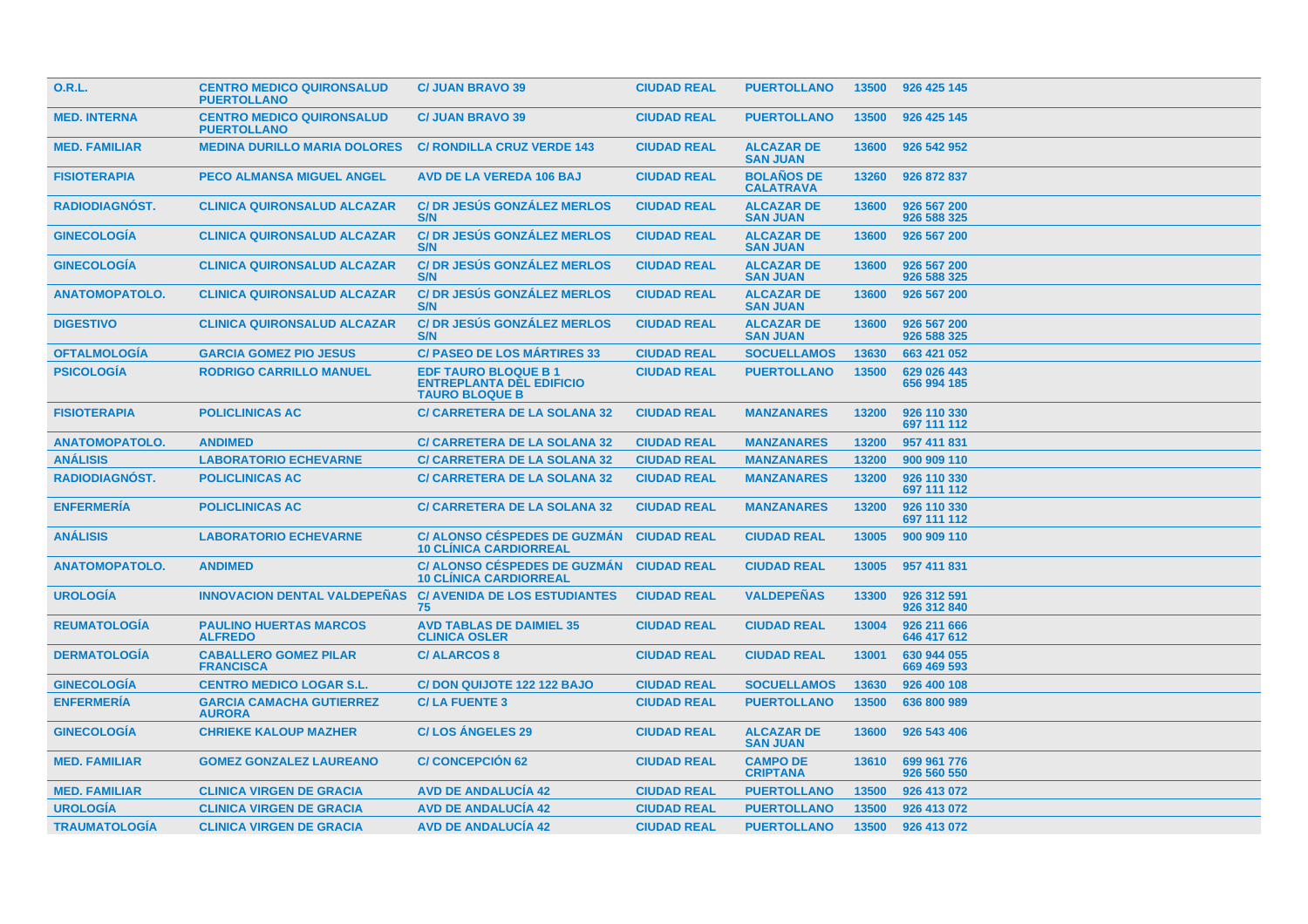| <b>GINECOLOGIA</b>     | <b>CLINICA LFC, S.L</b>                                        | <b>AVD DE ANDALUCIA 42</b>                          | <b>CIUDAD REAL</b> | <b>PUERTOLLANO</b>                   | 13500 | 926 413 072                |
|------------------------|----------------------------------------------------------------|-----------------------------------------------------|--------------------|--------------------------------------|-------|----------------------------|
| <b>GINECOLOGÍA</b>     | <b>CLINICA VIRGEN DE GRACIA</b>                                | <b>AVD DE ANDALUCÍA 42</b>                          | <b>CIUDAD REAL</b> | <b>PUERTOLLANO</b>                   | 13500 | 650 262 714<br>926 413 072 |
| <b>FISIOTERAPIA</b>    | <b>FISIOPUERTO</b>                                             | <b>C/ PABLO NERUDA 6</b>                            | <b>CIUDAD REAL</b> | <b>PUERTOLLANO</b>                   | 13500 | 926 424 435                |
| <b>URGENCIAS</b>       | <b>CENTRO MEDICO ARCON</b>                                     | <b>C/WALDO FERRER 10 PISO BAJO</b>                  | <b>CIUDAD REAL</b> | <b>ALMADEN</b>                       | 13400 | 926 711 804                |
| <b>OFTALMOLOGÍA</b>    | <b>DEVISUS PREFECT.S.L</b>                                     | C/LA FUENTE 20 PISO 1º - PTA. A                     | <b>CIUDAD REAL</b> | <b>PUERTOLLANO</b>                   | 13500 | 926 410 244                |
| <b>FISIOTERAPIA</b>    | <b>FISIOMAR 15</b>                                             | <b>RDA ALARCOS 42</b>                               | <b>CIUDAD REAL</b> | <b>CIUDAD REAL</b>                   | 13002 | 926 232 022                |
| <b>PODOLOGÍA</b>       | <b>CENTRO CLINICO PODOLOGICO</b>                               | <b>AVD 1º DE MAYO 4</b>                             | <b>CIUDAD REAL</b> | <b>PUERTOLLANO</b>                   | 13500 | 926 413 089                |
| <b>AREAS PEDIÁTRI.</b> | <b>CRUZ AVILES EDUARDO</b>                                     | $C/$ LARGA 8 y 10                                   | <b>CIUDAD REAL</b> | <b>PUERTOLLANO</b>                   | 13500 | 630 894 765<br>926 420 031 |
| <b>NEFROLOGÍA</b>      | <b>HOSPITAL QUIRONSALUD CIUDAD</b><br><b>REAL</b>              | <b>C/LOS ALISOS 19</b>                              | <b>CIUDAD REAL</b> | <b>CIUDAD REAL</b>                   | 13002 | 926 255 009<br>926 255 008 |
| <b>ENDOCRINOLOGIA</b>  | <b>HOSPITAL QUIRONSALUD CIUDAD</b><br><b>REAL</b>              | <b>C/LOS ALISOS 19</b>                              | <b>CIUDAD REAL</b> | <b>CIUDAD REAL</b>                   | 13002 | 926 255 009<br>926 255 008 |
| <b>AREAS PEDIÁTRI.</b> | <b>HOSPITAL QUIRONSALUD CIUDAD</b><br><b>REAL</b>              | <b>C/LOS ALISOS 19</b>                              | <b>CIUDAD REAL</b> | <b>CIUDAD REAL</b>                   | 13002 | 926 255 009<br>926 255 008 |
| <b>REUMATOLOGÍA</b>    | <b>ARIZA HERNANDEZ ANDRES</b>                                  | <b>C/LOS ALISOS 19</b>                              | <b>CIUDAD REAL</b> | <b>CIUDAD REAL</b>                   | 13002 | 650 262 714<br>926 213 314 |
| <b>UROLOGÍA</b>        | <b>POLICLINICAS AC</b>                                         | <b>C/LOS ALISOS 19</b>                              | <b>CIUDAD REAL</b> | <b>CIUDAD REAL</b>                   | 13002 |                            |
| <b>PSIQUIATRÍA</b>     | <b>HOSPITAL QUIRONSALUD CIUDAD</b><br><b>REAL</b>              | <b>C/LOS ALISOS 19</b>                              | <b>CIUDAD REAL</b> | <b>CIUDAD REAL</b>                   | 13002 | 926 255 009<br>926 255 008 |
| <b>MED. INTERNA</b>    | <b>COMERCIAL DE MEDICINA</b><br><b>INTENSIVA SALMO 2007</b>    | <b>C/LOS ALISOS 19</b>                              | <b>CIUDAD REAL</b> | <b>CIUDAD REAL</b>                   | 13002 | 926 255 009<br>926 255 008 |
| <b>DERMATOLOGÍA</b>    | <b>BAUTISTA MARTINEZ PABLO</b>                                 | <b>C/LOS ALISOS 19</b>                              | <b>CIUDAD REAL</b> | <b>CIUDAD REAL</b>                   | 13002 | 926 255 009<br>926 255 008 |
| <b>ANESTESIOLOGIA</b>  | <b>HOSPITAL QUIRONSALUD CIUDAD</b><br><b>REAL</b>              | <b>C/LOS ALISOS 19</b>                              | <b>CIUDAD REAL</b> | <b>CIUDAD REAL</b>                   | 13002 | 926 255 009<br>926 255 008 |
| <b>UROLOGIA</b>        | <b>HOSPITAL QUIRONSALUD CIUDAD</b><br><b>REAL</b>              | <b>C/LOS ALISOS 19</b>                              | <b>CIUDAD REAL</b> | <b>CIUDAD REAL</b>                   | 13002 | 926 255 009<br>926 255 008 |
| O.R.L.                 | <b>CENTRO MEDICO QUIRONSALUD</b><br><b>PUERTOLLANO</b>         | <b>C/LOS ALISOS 19</b>                              | <b>CIUDAD REAL</b> | <b>CIUDAD REAL</b>                   | 13002 | 650 262 714                |
| <b>CIRUGÍA GENERAL</b> | <b>CLINICA QUIRONSALUD ALCAZAR</b>                             | <b>C/LOS ALISOS 19</b>                              | <b>CIUDAD REAL</b> | <b>CIUDAD REAL</b>                   | 13002 | 926 255 009<br>926 255 008 |
| <b>FISIOTERAPIA</b>    | <b>CLINICA DE FISIOTERAPIA Y</b><br><b>REHABILITACION</b>      | <b>C/ANTONIO ESPIN 9</b>                            | <b>CIUDAD REAL</b> | <b>CAMPO DE</b><br><b>CRIPTANA</b>   | 13610 | 926 589 076                |
| <b>AREAS PEDIÁTRI.</b> | <b>SOCIEDAD LIMITADA</b>                                       | C/ PALMA 17 PISO BAJO - PUERTA<br><b>A EXTERIOR</b> | <b>CIUDAD REAL</b> | <b>CIUDAD REAL</b>                   | 13001 | 926 231 381                |
| <b>MED. FAMILIAR</b>   | <b>MEDICA TRES, S.L.</b>                                       | <b>C/LUIS RUIZ VALDEPEÑAS 8</b>                     | <b>CIUDAD REAL</b> | <b>DAIMIEL</b>                       | 13250 | 926 853 661                |
| <b>ENFERMERIA</b>      | <b>MEDICA TRES, S.L.</b>                                       | <b>C/LUIS RUIZ VALDEPENAS 8</b>                     | <b>CIUDAD REAL</b> | <b>DAIMIEL</b>                       | 13250 | 926 853 661                |
| <b>RADIOTERAPIA</b>    | <b>INSTITUTO MULTIDISCIPLINAR DE</b><br><b>ONCOLOGIA, S.A.</b> | <b>C/DR JESUS GONZALEZ MERLOS</b><br>S/N            | <b>CIUDAD REAL</b> | <b>ALCAZAR DE</b><br><b>SAN JUAN</b> | 13600 | 926 588 325                |
| <b>C. REPARADORA</b>   | <b>CLINICA QUIRONSALUD ALCAZAR</b>                             | <b>C/DR JESÚS GONZÁLEZ MERLOS</b><br>S/N            | <b>CIUDAD REAL</b> | <b>ALCAZAR DE</b><br><b>SAN JUAN</b> | 13600 | 926 567 200<br>926 588 325 |
| <b>ODONTOESTOMATOL</b> | <b>CATALANO CLINICAS</b><br><b>ODONTOLOGICAS S.L</b>           | <b>C/JUPITER 14</b>                                 | <b>CIUDAD REAL</b> | <b>ALCAZAR DE</b><br><b>SAN JUAN</b> | 13600 | 926 544 287<br>677 124 317 |
| <b>AREAS PEDIÁTRI.</b> | <b>CRUZ OLIVER HECTOR ALEJANDRO</b>                            | <b>C/DOÑA CRISANTA 67</b>                           | <b>CIUDAD REAL</b> | <b>TOMELLOSO</b>                     | 13700 | 926 036 853                |
| <b>MED. FAMILIAR</b>   | <b>ASMED MEDICAL, S.L.U.</b>                                   | <b>C/ ATENCION A DOMICILIO S/N</b>                  | <b>CIUDAD REAL</b> | <b>CIUDAD REAL</b>                   | 13001 | 914 480 726                |
| <b>PODOLOGÍA</b>       | <b>POLICLINICAS AC</b>                                         | <b>C/ CARRETERA DE LA SOLANA 32</b>                 | <b>CIUDAD REAL</b> | <b>MANZANARES</b>                    | 13200 | 926 110 330<br>697 111 112 |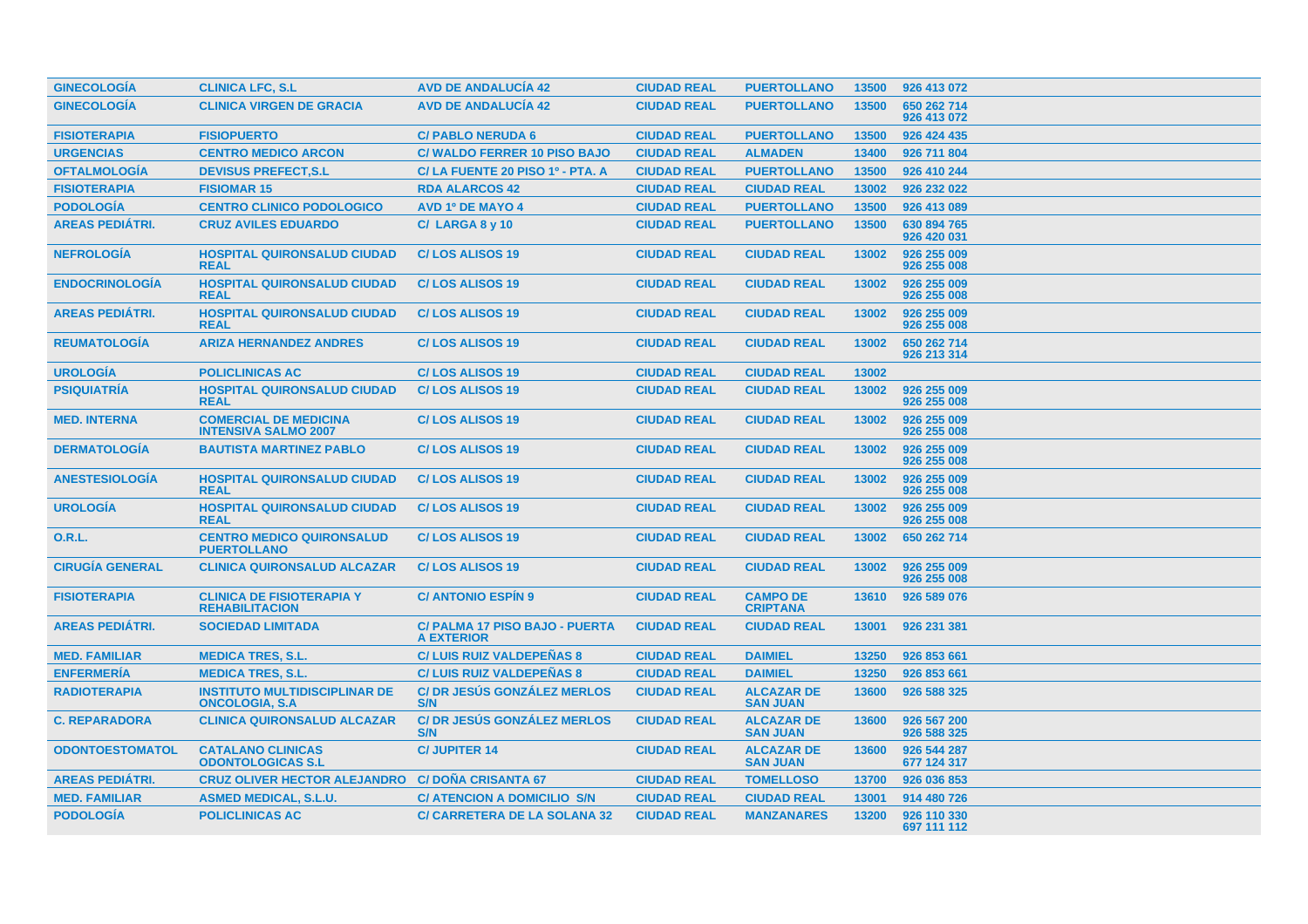| <b>RADIODIAGNOST.</b>  | <b>CLINICA OSLER</b>                                                   | <b>AVD AVDA TABLAS DE DAIMIEL 35</b><br><b>ENTRADA POR PARQUE JUAN</b><br><b>PABLO II</b> | <b>CIUDAD REAL</b> | <b>CIUDAD REAL</b>                   | 13005 | 926 211 666                |
|------------------------|------------------------------------------------------------------------|-------------------------------------------------------------------------------------------|--------------------|--------------------------------------|-------|----------------------------|
| <b>FISIOTERAPIA</b>    | <b>CARRETERO CARRASCO JAVIER</b>                                       | <b>C/ CAMPO 32 CLÍNICA JCFISIO</b>                                                        | <b>CIUDAD REAL</b> | <b>TOMELLOSO</b>                     | 13700 | 606 608 932<br>744 624 198 |
| <b>OFTALMOLOGIA</b>    | DE NOVA DEL REY MANUELA<br><b>MARGARITA</b>                            | <b>C/ CTRA. VALDEPEÑAS 9</b>                                                              | <b>CIUDAD REAL</b> | <b>CIUDAD REAL</b>                   | 13001 | 926 225 580                |
| <b>ODONTOESTOMATOL</b> | <b>PUERTO DENTAL</b>                                                   | <b>AVD PRIMERO DE MAYO 42</b>                                                             | <b>CIUDAD REAL</b> | <b>PUERTOLLANO</b>                   | 13500 | 926 412 643                |
| <b>MED. FAMILIAR</b>   | <b>PREVENCION Y SALUD ROMAN</b><br><b>MENCHEN</b>                      | C/ALFONSO X III 21                                                                        | <b>CIUDAD REAL</b> | <b>MEMBRILLA</b>                     | 13230 | 926 636 585                |
| <b>ODONTOESTOMATOL</b> | <b>CLINICA LFC, S.L</b>                                                | <b>AVD DE ANDALUCÍA 42</b>                                                                | <b>CIUDAD REAL</b> | <b>PUERTOLLANO</b>                   | 13500 | 926 413 072                |
| <b>ANÁLISIS</b>        | <b>MEGALAB</b>                                                         | <b>AVD DE ANDALUCIA 42</b>                                                                | <b>CIUDAD REAL</b> | <b>PUERTOLLANO</b>                   | 13500 | 926 413 072                |
| <b>PODOLOGÍA</b>       | <b>GARCIA PIQUERAS MARIA JOSE</b>                                      | <b>AVD PRIMERO DE JULIO 66</b>                                                            | <b>CIUDAD REAL</b> | <b>VALDEPEÑAS</b>                    | 13300 | 926 316 917                |
| <b>PODOLOGÍA</b>       | <b>VELLON MARTINEZ MARIANO JOSE</b>                                    | C/SAN PEDRO (ESQ. C/ PROGRESO)<br>S/N                                                     | <b>CIUDAD REAL</b> | <b>DAIMIEL</b>                       | 13250 | 926 853 489                |
| <b>NEUROFISIOLOGÍA</b> | <b>OTOSALUD CLINICA DE OTORRINO</b><br><b>Y VIAS RESPIRATORIAS</b>     | AVD DE LA MANCHA 1 B 1º G                                                                 | <b>CIUDAD REAL</b> | <b>CIUDAD REAL</b>                   | 13001 | 659 531 813<br>926 217 228 |
| <b>PODOLOGÍA</b>       | <b>DURAN Y REINA, S.L.</b>                                             | <b>C/ BERNARDO MULLERAS 3</b>                                                             | <b>CIUDAD REAL</b> | <b>CIUDAD REAL</b>                   | 13001 | 926 215 745                |
| <b>CARDIOLOGÍA</b>     | <b>CLINICA VIRGEN DE GRACIA</b>                                        | <b>C/LOS ALISOS 19</b>                                                                    | <b>CIUDAD REAL</b> | <b>CIUDAD REAL</b>                   | 13002 | 650 262 714<br>926 213 314 |
| <b>DIGESTIVO</b>       | <b>COMERCIAL DE MEDICINA</b><br><b>INTENSIVA SALMO 2007</b>            | <b>C/LOS ALISOS 19</b>                                                                    | <b>CIUDAD REAL</b> | <b>CIUDAD REAL</b>                   | 13002 | 926 255 009<br>926 255 008 |
| <b>ANATOMOPATOLO.</b>  | <b>HOSPITAL QUIRONSALUD CIUDAD</b><br><b>REAL</b>                      | <b>C/LOS ALISOS 19</b>                                                                    | <b>CIUDAD REAL</b> | <b>CIUDAD REAL</b>                   | 13002 | 926 255 009<br>926 255 008 |
| <b>DERMATOLOGÍA</b>    | <b>HOSPITAL QUIRONSALUD CIUDAD</b><br><b>REAL</b>                      | <b>C/LOS ALISOS 19</b>                                                                    | <b>CIUDAD REAL</b> | <b>CIUDAD REAL</b>                   | 13002 | 926 255 009<br>926 255 008 |
| <b>OFTALMOLOGIA</b>    | <b>GARCIA GOMEZ PIO JESUS</b>                                          | <b>C/LOS ALISOS 19</b>                                                                    | <b>CIUDAD REAL</b> | <b>CIUDAD REAL</b>                   | 13002 | 650 262 714<br>926 213 314 |
| <b>DIGESTIVO</b>       | <b>CENTRO MEDICO QUIRONSALUD</b><br><b>PUERTOLLANO</b>                 | <b>C/LOS ALISOS 19</b>                                                                    | <b>CIUDAD REAL</b> | <b>CIUDAD REAL</b>                   | 13002 | 650 262 714                |
| <b>OFTALMOLOGIA</b>    | <b>CENTRO MEDICO QUIRONSALUD</b><br><b>PUERTOLLANO</b>                 | <b>C/LOS ALISOS 19</b>                                                                    | <b>CIUDAD REAL</b> | <b>CIUDAD REAL</b>                   | 13002 | 650 262 714                |
| <b>CARDIOLOGÍA</b>     | <b>HOSPITAL QUIRONSALUD CIUDAD</b><br><b>REAL</b>                      | <b>C/LOS ALISOS 19</b>                                                                    | <b>CIUDAD REAL</b> | <b>CIUDAD REAL</b>                   | 13002 | 926 255 009<br>926 255 008 |
| <b>OFTALMOLOGIA</b>    | <b>FERNANDEZ RUIZ ALFREDO JULIAN</b>                                   | <b>C/LOS ALISOS 19</b>                                                                    | <b>CIUDAD REAL</b> | <b>CIUDAD REAL</b>                   | 13002 | 650 262 714<br>926 213 314 |
| <b>CARDIOLOGÍA</b>     | <b>VILLANUEVA TERRAZAS MIGUEL</b><br><b>ANGEL</b>                      | <b>C/LOS ALISOS 19</b>                                                                    | <b>CIUDAD REAL</b> | <b>CIUDAD REAL</b>                   | 13002 | 650 262 714<br>926 213 314 |
| <b>CIRUGIA GENERAL</b> | <b>CLINICA LFC, S.L</b>                                                | <b>C/LOS ALISOS 19</b>                                                                    | <b>CIUDAD REAL</b> | <b>CIUDAD REAL</b>                   | 13002 | 926 413 072                |
| <b>FISIOTERAPIA</b>    | <b>FISIOTHERAPIA PUERTOLLANO,</b><br>S.L.                              | <b>C/ JUAN BRAVO 39</b>                                                                   | <b>CIUDAD REAL</b> | <b>PUERTOLLANO</b>                   | 13500 | 926 412 398<br>926 425 145 |
| <b>GINECOLOGIA</b>     | <b>ANITSU</b><br><b>C.GINECOBSTETRICIA, SLP.UNIPERS</b><br><b>ONAL</b> | <b>AVD RONDA DEL CARMEN 21</b>                                                            | <b>CIUDAD REAL</b> | <b>CIUDAD REAL</b>                   | 13002 | 926 250 703<br>682 205 454 |
| <b>NEUROLOGÍA</b>      | <b>CLINICA QUIRONSALUD ALCAZAR</b>                                     | <b>C/DR JESUS GONZALEZ MERLOS</b><br>S/N                                                  | <b>CIUDAD REAL</b> | <b>ALCAZAR DE</b><br><b>SAN JUAN</b> | 13600 | 926 567 200                |
| <b>CARDIOLOGIA</b>     | <b>CLINICA QUIRONSALUD ALCAZAR</b>                                     | <b>C/DR JESUS GONZALEZ MERLOS</b><br>S/N                                                  | <b>CIUDAD REAL</b> | <b>ALCAZAR DE</b><br><b>SAN JUAN</b> | 13600 | 926 567 200                |
| <b>UROLOGÍA</b>        | <b>CLINICA QUIRONSALUD ALCAZAR</b>                                     | <b>C/ DR JESÚS GONZÁLEZ MERLOS</b><br>S/N                                                 | <b>CIUDAD REAL</b> | <b>ALCAZAR DE</b><br><b>SAN JUAN</b> | 13600 | 926 567 200                |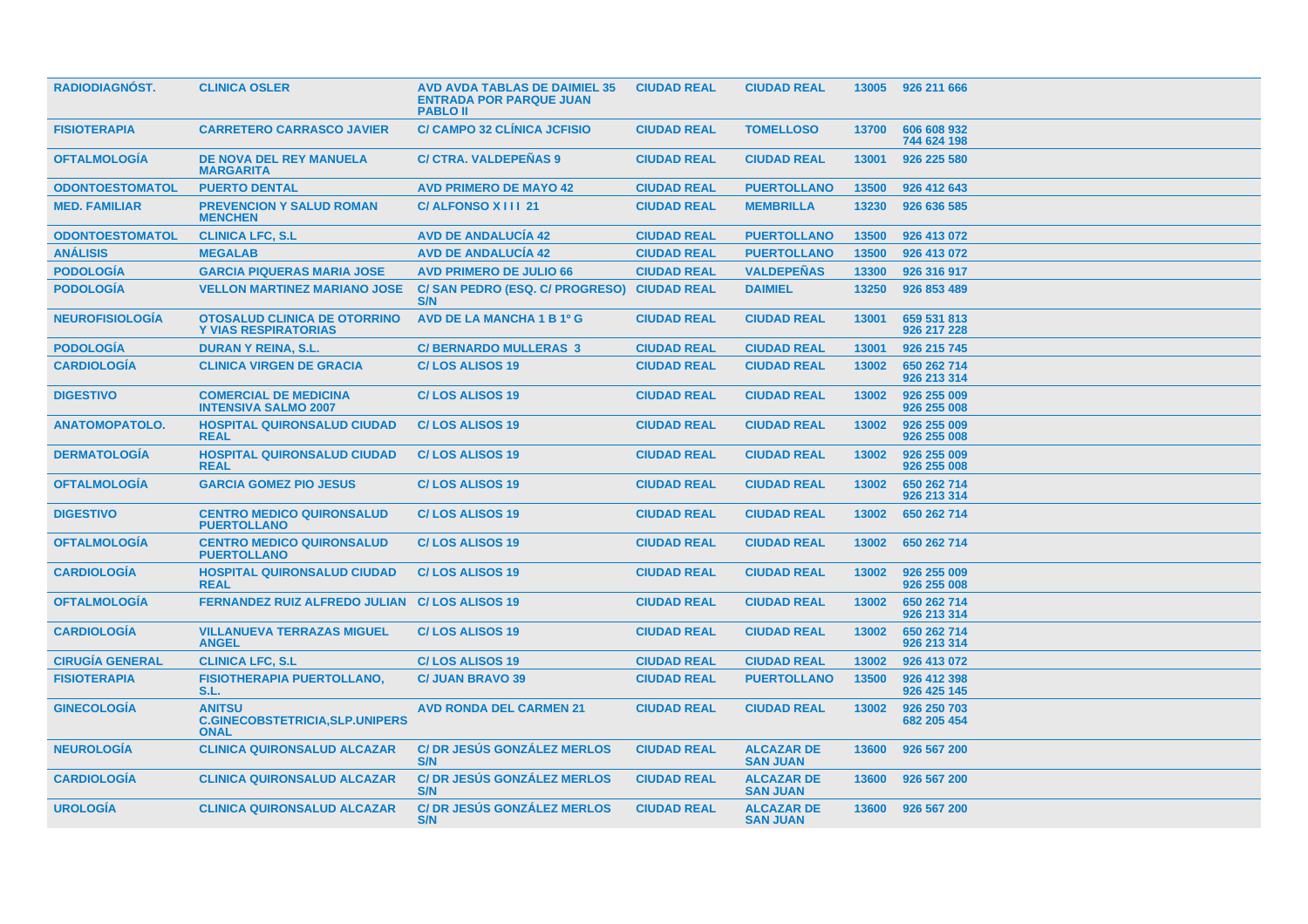| <b>TRAUMATOLOGIA</b>   | <b>CLINICA QUIRONSALUD ALCAZAR</b>                     | <b>C/DR JESÚS GONZÁLEZ MERLOS</b><br>S/N                                                  | <b>CIUDAD REAL</b> | <b>ALCAZAR DE</b><br><b>SAN JUAN</b> | 13600 | 926 567 200<br>926 588 325 |
|------------------------|--------------------------------------------------------|-------------------------------------------------------------------------------------------|--------------------|--------------------------------------|-------|----------------------------|
| <b>TRANSPORTE</b>      | <b>AMBUIBERICA, S.L.</b>                               | <b>AVD DE LA TECNOLOGÍA 24</b>                                                            | <b>CIUDAD REAL</b> | <b>ALCAZAR DE</b><br><b>SAN JUAN</b> | 13600 | 976 213 769<br>909 996 498 |
| <b>PODOLOGÍA</b>       | <b>CHAMORRO RODERO MANUEL</b>                          | <b>C/ PASEO DE SAN GREGORIO 30</b>                                                        | <b>CIUDAD REAL</b> | <b>PUERTOLLANO</b>                   | 13500 | 926 415 482                |
| <b>MED. FAMILIAR</b>   | <b>CLINICAS MEDFYR</b>                                 | <b>C/MENOR1</b>                                                                           | <b>CIUDAD REAL</b> | <b>ALCAZAR DE</b><br><b>SAN JUAN</b> | 13600 | 926 588 381                |
| <b>CARDIOLOGÍA</b>     | <b>POLICLINICAS AC</b>                                 | <b>C/ CARRETERA DE LA SOLANA 32</b>                                                       | <b>CIUDAD REAL</b> | <b>MANZANARES</b>                    | 13200 | 926 110 330<br>697 111 112 |
| <b>ENFERMERIA</b>      | <b>POLICLINICA TOMELLOSO -</b><br><b>SAMPEDRO</b>      | <b>C/DON VICTOR PEÑASCO 79</b><br><b>CONSULTORIO</b>                                      | <b>CIUDAD REAL</b> | <b>TOMELLOSO</b>                     | 13700 | 926 510 273<br>926 514 050 |
| <b>FISIOTERAPIA</b>    | <b>POLICLINICA TOMELLOSO -</b><br><b>SAMPEDRO</b>      | <b>C/DON VICTOR PEÑASCO 79</b><br><b>CONSULTORIO</b>                                      | <b>CIUDAD REAL</b> | <b>TOMELLOSO</b>                     | 13700 | 926 510 273<br>926 514 050 |
| <b>LOGOPEDIA</b>       | <b>POLO DEL RIO LARA</b>                               | <b>C/CISNEROS 13</b>                                                                      | <b>CIUDAD REAL</b> | <b>PUERTOLLANO</b>                   | 13500 | 636 800 989                |
| <b>AREAS PEDIÁTRI.</b> | <b>CABRERIZO MARTINEZ JOSE</b>                         | <b>C/DIEGO DE ALMAGRO 5</b>                                                               | <b>CIUDAD REAL</b> | <b>CIUDAD REAL</b>                   | 13002 | 926 214 715                |
| <b>MED. FAMILIAR</b>   | <b>CLINICA LFC, S.L</b>                                | C/ ATENCIÓN A DOMICILIO.                                                                  | <b>CIUDAD REAL</b> | <b>PUERTOLLANO</b>                   | 13500 | 615 538 605                |
| <b>O.R.L.</b>          | <b>CLINICA VIRGEN DE GRACIA</b>                        | <b>AVD DE ANDALUCÍA 42</b>                                                                | <b>CIUDAD REAL</b> | <b>PUERTOLLANO</b>                   | 13500 | 926 413 072                |
| <b>PSICOLOGÍA</b>      | <b>CLINICA LFC, S.L</b>                                | <b>AVD DE ANDALUCIA 42</b>                                                                | <b>CIUDAD REAL</b> | <b>PUERTOLLANO</b>                   | 13500 | 926 413 072                |
| <b>FISIOTERAPIA</b>    | <b>FISIOTERAPIA CONSTITUCION</b>                       | <b>C/ CONSTITUCIÓN 63</b>                                                                 | <b>CIUDAD REAL</b> | <b>VALDEPEÑAS</b>                    | 13300 | 926 347 276<br>656 194 195 |
| <b>HOSP. GENERAL</b>   | <b>HOSPITAL QUIRONSALUD CIUDAD</b><br><b>REAL</b>      | <b>C/LOS ALISOS 19</b>                                                                    | <b>CIUDAD REAL</b> | <b>CIUDAD REAL</b>                   | 13002 | 926 255 009<br>926 255 008 |
| <b>ANALISIS</b>        | <b>HOSPITAL QUIRONSALUD CIUDAD</b><br><b>REAL</b>      | <b>C/LOS ALISOS 19</b>                                                                    | <b>CIUDAD REAL</b> | <b>CIUDAD REAL</b>                   | 13002 | 926 255 009<br>926 255 008 |
| <b>TRAUMATOLOGIA</b>   | <b>HOSPITAL QUIRONSALUD CIUDAD</b><br><b>REAL</b>      | <b>C/LOS ALISOS 19</b>                                                                    | <b>CIUDAD REAL</b> | <b>CIUDAD REAL</b>                   | 13002 | 926 255 009<br>926 255 008 |
| <b>OFTALMOLOGIA</b>    | <b>CENTRO MEDICO QUIRONSALUD</b><br><b>PUERTOLLANO</b> | <b>C/ JUAN BRAVO 39</b>                                                                   | <b>CIUDAD REAL</b> | <b>PUERTOLLANO</b>                   | 13500 | 926 425 145                |
| <b>CIRUGIA GENERAL</b> | <b>CLINICA QUIRONSALUD ALCAZAR</b>                     | <b>C/DR JESUS GONZALEZ MERLOS</b><br>S/N                                                  | <b>CIUDAD REAL</b> | <b>ALCAZAR DE</b><br><b>SAN JUAN</b> | 13600 | 926 567 200<br>926 588 325 |
| <b>C. REPARADORA</b>   | <b>CLINICA QUIRONSALUD ALCAZAR</b>                     | <b>C/DR JESUS GONZALEZ MERLOS</b><br>S/N                                                  | <b>CIUDAD REAL</b> | <b>ALCAZAR DE</b><br><b>SAN JUAN</b> | 13600 | 926 567 200                |
| <b>AREAS PEDIÁTRI.</b> | <b>CARLOS SANCHEZ Y FELISA</b><br><b>SANCHEZ, C.B.</b> | <b>C/ CRUCES 7</b>                                                                        | <b>CIUDAD REAL</b> | <b>PUERTOLLANO</b>                   | 13500 | 926 428 649                |
| <b>FISIOTERAPIA</b>    | <b>PUERTOPRAXIS</b>                                    | <b>C/ GENERAL AGUILERA 7</b>                                                              | <b>CIUDAD REAL</b> | <b>PUERTOLLANO</b>                   | 13500 | 926 431 525                |
| <b>ENFERMERÍA</b>      | <b>CENTRO MEDICO ESTRELLA SOFIA</b>                    | <b>CRA VALDEPEÑAS 7-B</b>                                                                 | <b>CIUDAD REAL</b> | <b>CIUDAD REAL</b>                   | 13005 | 926 225 580                |
| <b>MED. INTERNA</b>    | <b>CLINICA CARDIORREAL</b>                             | <b>C/ ALONSO CÉSPEDES DE GUZMÁN</b><br><b>10 CLÍNICA CARDIORREAL</b>                      | <b>CIUDAD REAL</b> | <b>CIUDAD REAL</b>                   | 13005 | 926 221 008<br>619 942 237 |
| <b>REHABILITACIÓN</b>  | <b>GOLDEROS RECUERO MIGUEL</b><br><b>ANGEL</b>         | <b>C/ ALONSO CÉSPEDES DE GUZMÁN</b><br><b>10 CLINICA CARDIORREAL</b>                      | <b>CIUDAD REAL</b> | <b>CIUDAD REAL</b>                   | 13005 | 926 221 008<br>926 199 422 |
| <b>MED. FAMILIAR</b>   | <b>INNOVACION DENTAL VALDEPEÑAS</b>                    | <b>C/ AVENIDA DE LOS ESTUDIANTES</b><br>75                                                | <b>CIUDAD REAL</b> | <b>VALDEPEÑAS</b>                    | 13300 | 926 312 591<br>926 312 840 |
| <b>CARDIOLOGÍA</b>     | <b>CLINICA OSLER</b>                                   | <b>AVD AVDA TABLAS DE DAIMIEL 35</b><br><b>ENTRADA POR PARQUE JUAN</b><br><b>PABLO II</b> | <b>CIUDAD REAL</b> | <b>CIUDAD REAL</b>                   | 13005 | 926 211 666                |
| <b>LOGOPEDIA</b>       | <b>COBLER NEFF ANA BELEN</b>                           | <b>AVD DE LA MANCHA 1</b>                                                                 | <b>CIUDAD REAL</b> | <b>CIUDAD REAL</b>                   | 13001 | 926 217 228<br>659 531 813 |
| <b>PSICOLOGÍA</b>      | <b>CARO PALENCIA SARA</b>                              | <b>C/SEIS DE JUNIO 44</b>                                                                 | <b>CIUDAD REAL</b> | <b>VALDEPEÑAS</b>                    | 13300 | 636 829 206                |
| <b>TRAUMATOLOGÍA</b>   | <b>CLINICA LFC, S.L</b>                                | <b>AVD DE ANDALUCÍA 42</b>                                                                | <b>CIUDAD REAL</b> | <b>PUERTOLLANO</b>                   | 13500 | 926 413 072                |
| <b>O.R.L.</b>          | <b>CLINICA LFC, S.L</b>                                | <b>AVD DE ANDALUCÍA 42</b>                                                                | <b>CIUDAD REAL</b> | <b>PUERTOLLANO</b>                   | 13500 | 926 413 072                |
|                        |                                                        |                                                                                           |                    |                                      |       |                            |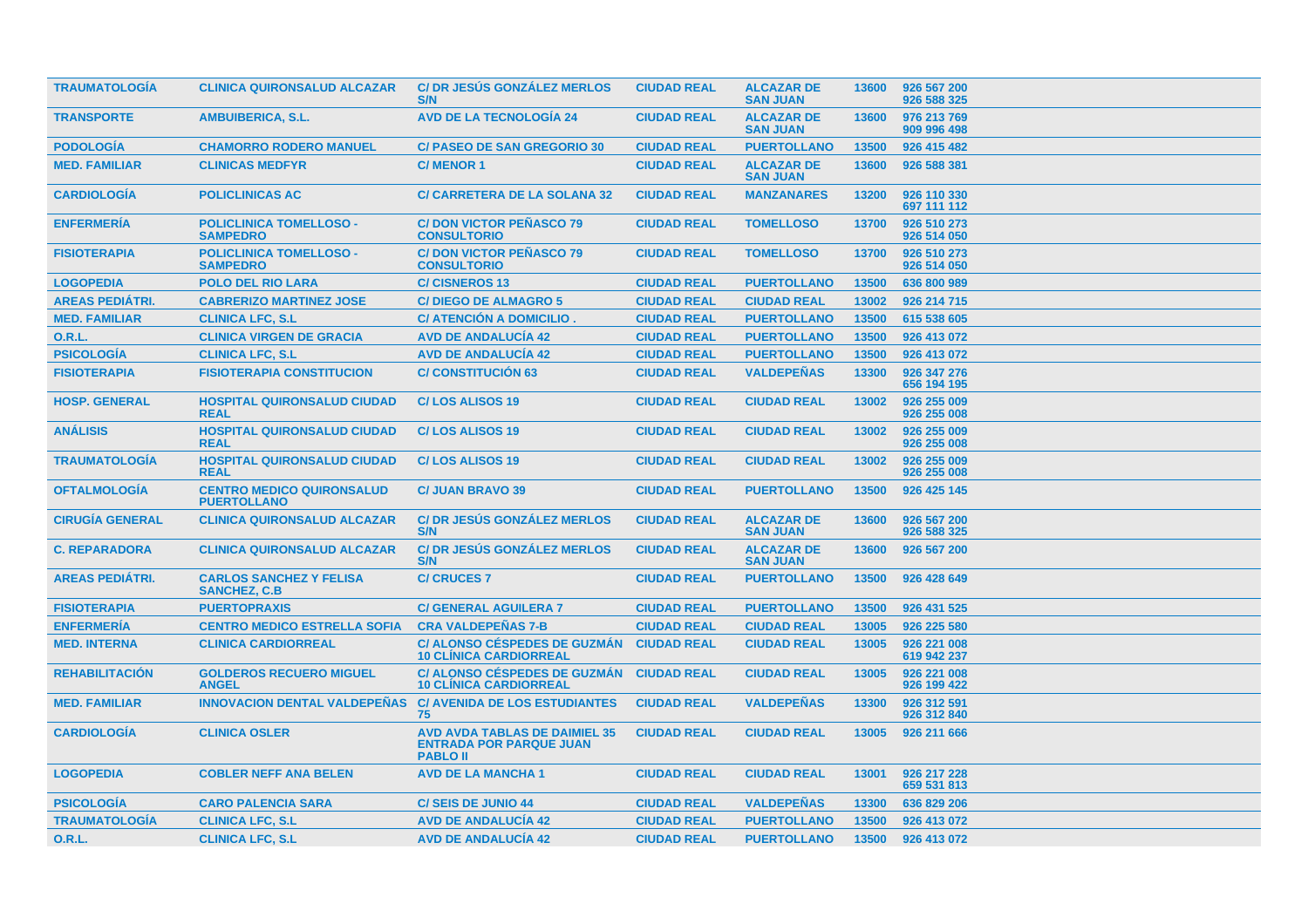| <b>DERMATOLOGIA</b>    | <b>CLINICA LFC, S.L</b>                                            | <b>AVD DE ANDALUCIA 42</b>                                         | <b>CIUDAD REAL</b> | <b>PUERTOLLANO</b>                   | 13500 | 926 413 072                |
|------------------------|--------------------------------------------------------------------|--------------------------------------------------------------------|--------------------|--------------------------------------|-------|----------------------------|
| RADIODIAGNÓST.         | <b>CLINICA VIRGEN DE GRACIA</b>                                    | <b>AVD DE ANDALUCÍA 42</b>                                         | <b>CIUDAD REAL</b> | <b>PUERTOLLANO</b>                   | 13500 | 926 413 072                |
| <b>FISIOTERAPIA</b>    | <b>GARCIA LEAL JOSE MARIA</b>                                      | <b>PSO DE LOS MARTIRES 11</b>                                      | <b>CIUDAD REAL</b> | <b>SOCUELLAMOS</b>                   | 13630 | 926 532 845                |
| <b>DERMATOLOGÍA</b>    | <b>OTOSALUD CLINICA DE OTORRINO</b><br><b>Y VIAS RESPIRATORIAS</b> | <b>AVD DE LA MANCHA 1 B 1º G</b>                                   | <b>CIUDAD REAL</b> | <b>CIUDAD REAL</b>                   | 13001 | 659 531 813<br>926 217 228 |
| <b>O.R.L.</b>          | <b>CRESPO SERRANO JUAN</b>                                         | <b>RDA CARMEN S/N</b>                                              | <b>CIUDAD REAL</b> | <b>CIUDAD REAL</b>                   | 13002 | 926 225 000                |
| <b>TRANSPORTE</b>      | T.M.S., TELEMULTIASISTENCIA, S.L.                                  | <b>C/BACHILLER FERNÁN GÓMEZ 36</b>                                 | <b>CIUDAD REAL</b> | <b>CIUDAD REAL</b>                   | 13003 | 926 274 292                |
| <b>DERMATOLOGÍA</b>    | <b>CLINICA VIRGEN DE GRACIA</b>                                    | <b>C/LOS ALISOS 19</b>                                             | <b>CIUDAD REAL</b> | <b>CIUDAD REAL</b>                   | 13002 | 667 510 840<br>650 262 714 |
| <b>GINECOLOGIA</b>     | <b>HOSPITAL QUIRONSALUD CIUDAD</b><br><b>REAL</b>                  | <b>C/LOS ALISOS 19</b>                                             | <b>CIUDAD REAL</b> | <b>CIUDAD REAL</b>                   | 13002 | 926 255 009<br>926 255 008 |
| <b>TRAUMATOLOGIA</b>   | <b>POLICLINICAS AC</b>                                             | <b>C/LOS ALISOS 19</b>                                             | <b>CIUDAD REAL</b> | <b>CIUDAD REAL</b>                   | 13002 | 926 255 009<br>926 255 008 |
| <b>NEUMOLOGÍA</b>      | <b>HOSPITAL QUIRONSALUD CIUDAD</b><br><b>REAL</b>                  | <b>C/LOS ALISOS 19</b>                                             | <b>CIUDAD REAL</b> | <b>CIUDAD REAL</b>                   | 13002 | 926 255 009<br>926 255 008 |
| <b>ANÁLISIS</b>        | <b>CENTRO MEDICO QUIRONSALUD</b><br><b>PUERTOLLANO</b>             | <b>C/ JUAN BRAVO 39</b>                                            | <b>CIUDAD REAL</b> | <b>PUERTOLLANO</b>                   | 13500 | 926 425 145                |
| <b>TRAUMATOLOGIA</b>   | <b>CENTRO MEDICO QUIRONSALUD</b><br><b>PUERTOLLANO</b>             | <b>C/ JUAN BRAVO 39</b>                                            | <b>CIUDAD REAL</b> | <b>PUERTOLLANO</b>                   | 13500 | 926 425 145                |
| <b>MED. FAMILIAR</b>   | <b>CLINICA QUIRONSALUD ALCAZAR</b>                                 | <b>C/DR JESUS GONZALEZ MERLOS</b><br>S/N                           | <b>CIUDAD REAL</b> | <b>ALCAZAR DE</b><br><b>SAN JUAN</b> | 13600 | 926 567 200                |
| <b>DIGESTIVO</b>       | <b>CLINICA QUIRONSALUD ALCAZAR</b>                                 | <b>C/DR JESUS GONZALEZ MERLOS</b><br>S/N                           | <b>CIUDAD REAL</b> | <b>ALCAZAR DE</b><br><b>SAN JUAN</b> | 13600 | 926 567 200                |
| <b>ALERGOLOGIA</b>     | <b>CLINICA QUIRONSALUD ALCAZAR</b>                                 | <b>C/DR JESÚS GONZÁLEZ MERLOS</b><br>S/N                           | <b>CIUDAD REAL</b> | <b>ALCAZAR DE</b><br><b>SAN JUAN</b> | 13600 | 926 567 200                |
| <b>PSICOLOGIA</b>      | <b>DOMINGUEZ GARCIA DE LA MORA</b><br><b>YOLANDA</b>               | <b>CRA DE TOLEDO 26</b>                                            | <b>CIUDAD REAL</b> | <b>CIUDAD REAL</b>                   | 13005 | 669 824 062                |
| <b>MED. FAMILIAR</b>   | <b>CENTRO MEDICO ESTRELLA SOFIA</b>                                | <b>CRA VALDEPEÑAS 7-B</b>                                          | <b>CIUDAD REAL</b> | <b>CIUDAD REAL</b>                   | 13005 | 926 225 580                |
| <b>GINECOLOGÍA</b>     | <b>POLICLINICAS AC</b>                                             | <b>C/ CARRETERA DE LA SOLANA 32</b>                                | <b>CIUDAD REAL</b> | <b>MANZANARES</b>                    | 13200 | 926 110 330<br>697 111 112 |
| <b>PSICOLOGÍA</b>      | <b>PIRIZ CALVO JULIAN RAUL</b>                                     | <b>C/TOLEDO 8 CENTRO DE</b><br><b>PSICOLOGIA CLINICA Y FORENSE</b> | <b>CIUDAD REAL</b> | <b>CIUDAD REAL</b>                   | 13001 | 639 680 313<br>926 274 070 |
| <b>PSICOLOGÍA</b>      | <b>CALVO NOEMI CRISTINA</b>                                        | <b>C/TOLEDO 8 CENTRO DE</b><br><b>PSICOLOGIA CLINICA Y FORENSE</b> | <b>CIUDAD REAL</b> | <b>CIUDAD REAL</b>                   | 13001 | 657 597 085<br>926 096 508 |
| <b>FISIOTERAPIA</b>    | <b>JOSE Mª MACIAS FISIOTERAPIA</b>                                 | <b>RDA ALARCOS 32 ESQUINA CALLE</b><br><b>CASTELLON</b>            | <b>CIUDAD REAL</b> | <b>CIUDAD REAL</b>                   | 13002 | 926 217 593<br>630 588 128 |
| <b>PSICOLOGIA</b>      | <b>EXPOSITO RODRIGUEZ REY ANA</b>                                  | <b>C/LA FUENTE 3</b>                                               | <b>CIUDAD REAL</b> | <b>PUERTOLLANO</b>                   | 13500 | 636 800 989                |
| <b>MED. FAMILIAR</b>   | <b>AMADOR ESTRADA ALEJANDRO</b>                                    | <b>C/ CALLE CARDENAL MONESCILLO</b><br><b>31 LOCAL 31</b>          | <b>CIUDAD REAL</b> | <b>CAMPO DE</b><br><b>CRIPTANA</b>   | 13610 | 926 563 999                |
| <b>PODOLOGÍA</b>       | <b>VELLON MARTINEZ MARIANO JOSE</b>                                | <b>C/ CIRUELA 20</b>                                               | <b>CIUDAD REAL</b> | <b>CIUDAD REAL</b>                   | 13001 | 926 254 884                |
| <b>ALERGOLOGIA</b>     | <b>GALINDO BONILLA PEDRO ANGEL</b>                                 | <b>C/DIEGO DE ALMAGRO 5</b>                                        | <b>CIUDAD REAL</b> | <b>CIUDAD REAL</b>                   | 13002 | 926 227 911<br>926 214 715 |
| <b>OFTALMOLOGIA</b>    | <b>FERNANDEZ RUIZ ALFREDO JULIAN</b>                               | <b>C/DIEGO DE ALMAGRO 5</b>                                        | <b>CIUDAD REAL</b> | <b>CIUDAD REAL</b>                   | 13002 | 926 214 715                |
| <b>OFTALMOLOGIA</b>    | <b>CLINICA BAVIERA</b>                                             | C/PRADO 6                                                          | <b>CIUDAD REAL</b> | <b>CIUDAD REAL</b>                   | 13001 | 926 274 960                |
| <b>FISIOTERAPIA</b>    | <b>CLINICA LFC, S.L</b>                                            | <b>AVD DE ANDALUCÍA 42</b>                                         | <b>CIUDAD REAL</b> | <b>PUERTOLLANO</b>                   | 13500 | 926 413 072                |
| <b>CIRUGÍA GENERAL</b> | <b>CLINICA LFC, S.L</b>                                            | <b>AVD DE ANDALUCÍA 42</b>                                         | <b>CIUDAD REAL</b> | <b>PUERTOLLANO</b>                   | 13500 | 926 413 072                |
| <b>UROLOGÍA</b>        | <b>CLINICA LFC, S.L</b>                                            | <b>AVD DE ANDALUCÍA 42</b>                                         | <b>CIUDAD REAL</b> | <b>PUERTOLLANO</b>                   | 13500 | 926 413 072                |
| <b>FISIOTERAPIA</b>    | <b>CENFIS CENTRO DE FISIOTERAPIA,</b><br>S.L.                      | <b>C/HIDALGOS 6</b>                                                | <b>CIUDAD REAL</b> | <b>CIUDAD REAL</b>                   | 13004 | 926 252 628                |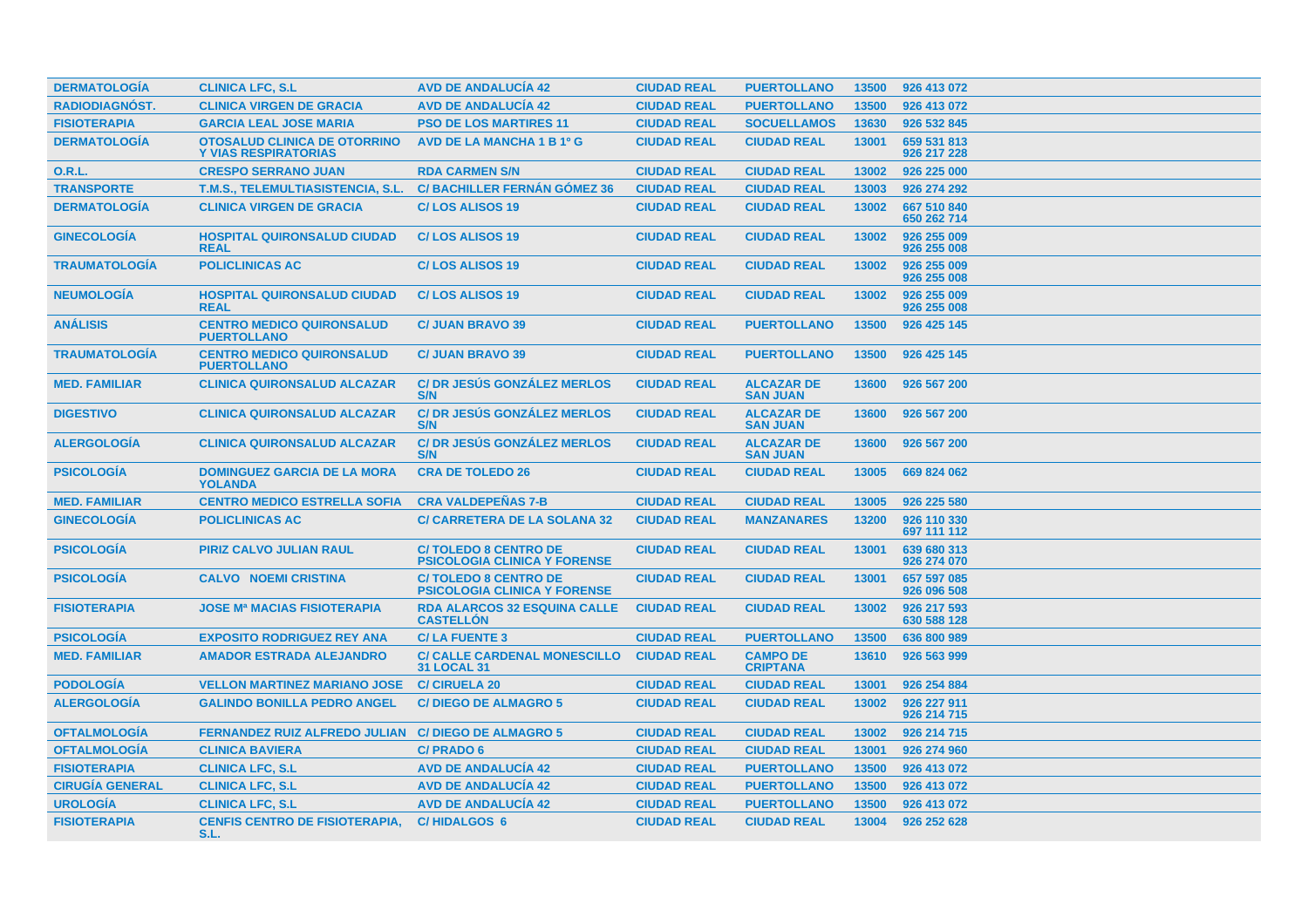| <b>MED. FAMILIAR</b>   | <b>SANCHEZ MATEOS GUSTAVO</b><br><b>ADOLFO</b>                     | <b>C/CASTELLANOS 52</b>                         | <b>CIUDAD REAL</b> | <b>VALDEPEÑAS</b>                    | 13300 | 926 322 393                |
|------------------------|--------------------------------------------------------------------|-------------------------------------------------|--------------------|--------------------------------------|-------|----------------------------|
| <b>FISIOTERAPIA</b>    | <b>TORIBIO CAMACHO SANTIAGO</b>                                    | <b>C/ RONDA ERAS 106</b>                        | <b>CIUDAD REAL</b> | <b>MALAGON</b>                       | 13420 | 664 777 486                |
| <b>ANÁLISIS</b>        | <b>MEGALAB</b>                                                     | C/ PINTOR FRANCISCO CARRETERO CIUDAD REAL<br>11 |                    | <b>TOMELLOSO</b>                     | 13700 | 926 514 055                |
| <b>NEUROLOGÍA</b>      | <b>OTOSALUD CLINICA DE OTORRINO</b><br><b>Y VIAS RESPIRATORIAS</b> | AVD DE LA MANCHA 1 B 1º G                       | <b>CIUDAD REAL</b> | <b>CIUDAD REAL</b>                   | 13001 | 926 217 228<br>659 531 813 |
| <b>REUMATOLOGÍA</b>    | <b>GARCIA MANCHA AREVALO EMILIO</b><br><b>PABLO</b>                | C/VÉLEZ <sub>6</sub>                            | <b>CIUDAD REAL</b> | <b>PUERTOLLANO</b>                   | 13500 | 926 420 974                |
| <b>MED. INTERNA</b>    | <b>CENTRO MEDICO QUIRONSALUD</b><br><b>PUERTOLLANO</b>             | <b>C/LOS ALISOS 19</b>                          | <b>CIUDAD REAL</b> | <b>CIUDAD REAL</b>                   | 13002 | 650 262 714                |
| <b>GINECOLOGÍA</b>     | <b>CENTRO MEDICO QUIRONSALUD</b><br><b>PUERTOLLANO</b>             | <b>C/LOS ALISOS 19</b>                          | <b>CIUDAD REAL</b> | <b>CIUDAD REAL</b>                   | 13002 | 650 262 714                |
| <b>CIRUGIA GENERAL</b> | <b>HOSPITAL QUIRONSALUD CIUDAD</b><br><b>REAL</b>                  | <b>C/LOS ALISOS 19</b>                          | <b>CIUDAD REAL</b> | <b>CIUDAD REAL</b>                   | 13002 | 926 255 009<br>926 255 008 |
| <b>UROLOGIA</b>        | <b>CLINICA VIRGEN DE GRACIA</b>                                    | <b>C/LOS ALISOS 19</b>                          | <b>CIUDAD REAL</b> | <b>CIUDAD REAL</b>                   | 13002 | 667 510 840<br>650 262 714 |
| <b>OFTALMOLOGÍA</b>    | <b>CLINICA BAVIERA</b>                                             | <b>C/LOS ALISOS 19</b>                          | <b>CIUDAD REAL</b> | <b>CIUDAD REAL</b>                   | 13002 | 650 262 714<br>926 213 314 |
| <b>DERMATOLOGIA</b>    | <b>CENTRO MEDICO QUIRONSALUD</b><br><b>PUERTOLLANO</b>             | <b>C/LOS ALISOS 19</b>                          | <b>CIUDAD REAL</b> | <b>CIUDAD REAL</b>                   | 13002 | 650 262 714                |
| <b>TRAUMATOLOGIA</b>   | <b>CLINICA VIRGEN DE GRACIA</b>                                    | <b>C/LOS ALISOS 19</b>                          | <b>CIUDAD REAL</b> | <b>CIUDAD REAL</b>                   | 13002 | 650 262 714<br>926 213 314 |
| <b>NEUROLOGÍA</b>      | <b>OTOSALUD CLINICA DE OTORRINO</b><br><b>Y VIAS RESPIRATORIAS</b> | <b>C/LOS ALISOS 19</b>                          | <b>CIUDAD REAL</b> | <b>CIUDAD REAL</b>                   | 13002 | 650 262 714<br>926 213 314 |
| 0.R.L.                 | <b>CLINICA VIRGEN DE GRACIA</b>                                    | <b>C/LOS ALISOS 19</b>                          | <b>CIUDAD REAL</b> | <b>CIUDAD REAL</b>                   | 13002 | 667 510 840<br>650 262 714 |
| <b>RADIODIAGNOST.</b>  | <b>CENTRO MEDICO QUIRONSALUD</b><br><b>PUERTOLLANO</b>             | <b>C/ JUAN BRAVO 39</b>                         | <b>CIUDAD REAL</b> | <b>PUERTOLLANO</b>                   | 13500 | 926 425 145                |
| <b>GINECOLOGÍA</b>     | <b>CENTRO MEDICO QUIRONSALUD</b><br><b>PUERTOLLANO</b>             | <b>C/ JUAN BRAVO 39</b>                         | <b>CIUDAD REAL</b> | <b>PUERTOLLANO</b>                   | 13500 | 926 425 145                |
| <b>ANATOMOPATOLO.</b>  | <b>CENTRO MEDICO QUIRONSALUD</b><br><b>PUERTOLLANO</b>             | <b>C/ JUAN BRAVO 39</b>                         | <b>CIUDAD REAL</b> | <b>PUERTOLLANO</b>                   | 13500 | 926 425 145                |
| <b>PODOLOGÍA</b>       | <b>CRUZ VEGUILLAS JULIO</b>                                        | <b>C/PINTOR LIZCANO 45</b>                      | <b>CIUDAD REAL</b> | <b>ALCAZAR DE</b><br><b>SAN JUAN</b> | 13600 | 926 542 705                |
| <b>GINECOLOGIA</b>     | <b>HUERTAS GONZALEZ JOSE MARIA</b>                                 | <b>C/ JUAN ALCAIDE 25</b>                       | <b>CIUDAD REAL</b> | <b>VALDEPENAS</b>                    | 13300 | 926 313 562                |
| <b>REHABILITACIÓN</b>  | <b>CLINICA QUIRONSALUD ALCAZAR</b>                                 | C/ DR JESÚS GONZÁLEZ MERLOS<br>S/N              | <b>CIUDAD REAL</b> | <b>ALCAZAR DE</b><br><b>SAN JUAN</b> | 13600 | 926 567 200                |
| <b>ENFERMERIA</b>      | <b>CLINICA QUIRONSALUD ALCAZAR</b>                                 | <b>C/ DR JESÚS GONZÁLEZ MERLOS</b><br>S/N       | <b>CIUDAD REAL</b> | <b>ALCAZAR DE</b><br><b>SAN JUAN</b> | 13600 | 926 567 200                |
| <b>FISIOTERAPIA</b>    | <b>CLINICA QUIRONSALUD ALCAZAR</b>                                 | <b>C/DR JESUS GONZALEZ MERLOS</b><br>S/N        | <b>CIUDAD REAL</b> | <b>ALCAZAR DE</b><br><b>SAN JUAN</b> | 13600 | 926 567 200                |
| <b>CARDIOLOGÍA</b>     | <b>CLINICA QUIRONSALUD ALCAZAR</b>                                 | <b>C/DR JESÚS GONZÁLEZ MERLOS</b><br>S/N        | <b>CIUDAD REAL</b> | <b>ALCAZAR DE</b><br><b>SAN JUAN</b> | 13600 | 926 567 200<br>926 588 325 |
| <b>PODOLOGIA</b>       | <b>MUÑOZ RUBIO LUZ MARIA</b>                                       | <b>C/CASTILLO 19</b>                            | <b>CIUDAD REAL</b> | <b>CAMPO DE</b><br><b>CRIPTANA</b>   | 13610 | 926 560 446<br>618 746 443 |
| <b>RADIODIAGNÓST.</b>  | <b>RESONANCIA MAGNETICA ABIERTA</b><br>DE PUERTOLLANO S.L.         | <b>C/LUIS DORADO 75</b>                         | <b>CIUDAD REAL</b> | <b>PUERTOLLANO</b>                   | 13500 | 926 951 065                |
| <b>ENFERMERÍA</b>      | <b>ASMED MEDICAL, S.L.U.</b>                                       | <b>C/ ATENCION A DOMICILIO S/N</b>              | <b>CIUDAD REAL</b> | <b>CIUDAD REAL</b>                   | 13001 | 914 480 726                |
| <b>REHABILITACIÓN</b>  | <b>POLICLINICAS AC</b>                                             | <b>C/ CARRETERA DE LA SOLANA 32</b>             | <b>CIUDAD REAL</b> | <b>MANZANARES</b>                    | 13200 | 926 110 330<br>697 111 112 |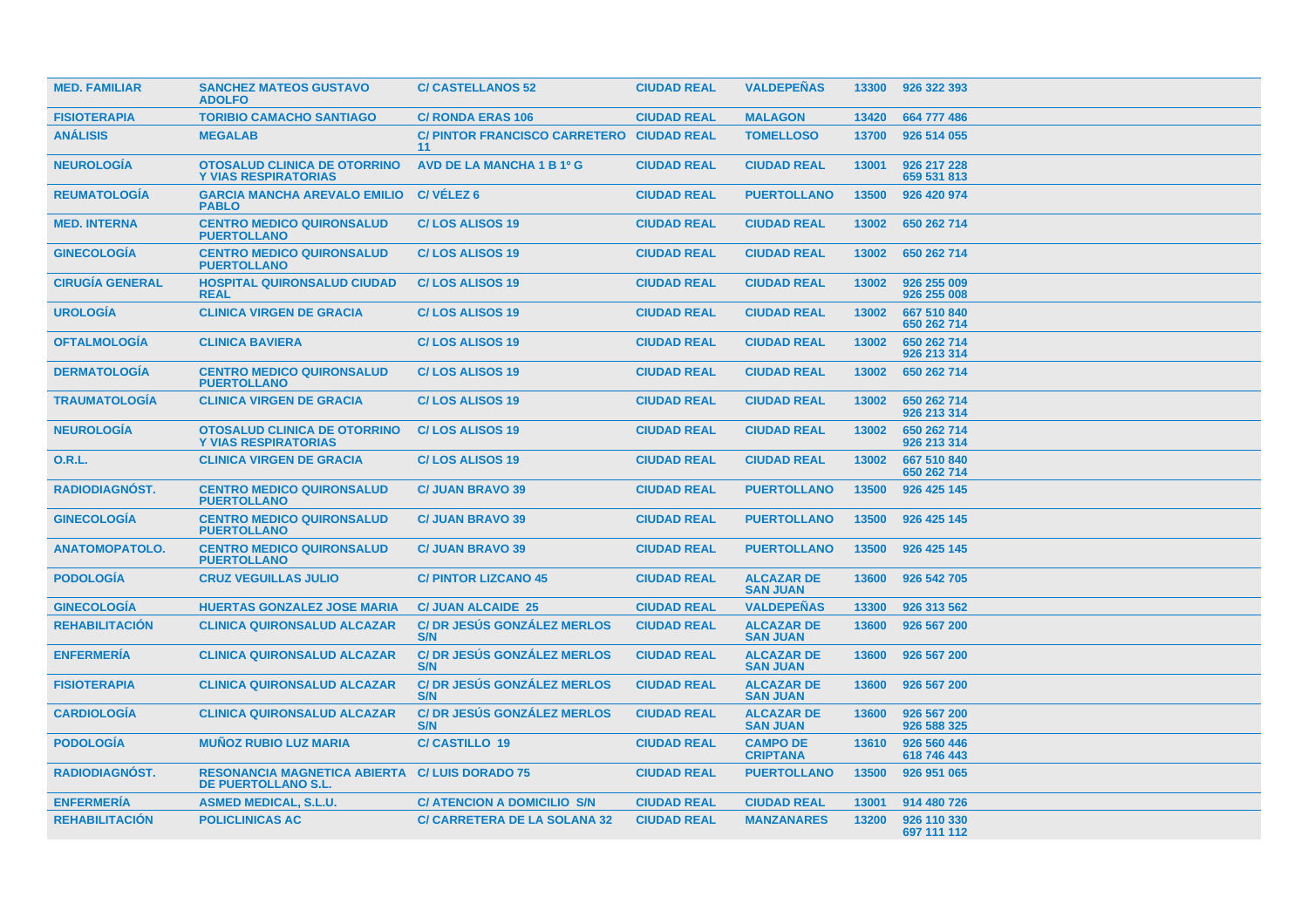| <b>ODONTOESTOMATOL</b> | <b>GOMEZ PRADAS SERGIO</b>                                  | <b>RDA SAN FRANCISCO 8</b>                                                                | <b>CIUDAD REAL</b> | <b>ALMAGRO</b>                                 | 13270 | 926 261 362                |
|------------------------|-------------------------------------------------------------|-------------------------------------------------------------------------------------------|--------------------|------------------------------------------------|-------|----------------------------|
| <b>MATRONA</b>         | <b>MAMA MIMADA</b>                                          | <b>RDA RONDA DE LA MATA 11 LOCAL</b><br>3A                                                | <b>CIUDAD REAL</b> | <b>CIUDAD REAL</b>                             | 13004 | 640 969 671                |
| <b>TRAUMATOLOGIA</b>   | <b>CLINICA OSLER</b>                                        | <b>AVD AVDA TABLAS DE DAIMIEL 35</b><br><b>ENTRADA POR PARQUE JUAN</b><br><b>PABLO II</b> | <b>CIUDAD REAL</b> | <b>CIUDAD REAL</b>                             | 13005 | 926 211 666                |
| <b>DERMATOLOGIA</b>    | <b>CLINICA OSLER</b>                                        | <b>AVD AVDA TABLAS DE DAIMIEL 35</b><br><b>ENTRADA POR PARQUE JUAN</b><br><b>PABLO II</b> | <b>CIUDAD REAL</b> | <b>CIUDAD REAL</b>                             | 13005 | 926 211 666                |
| <b>ANÁLISIS</b>        | <b>MEGALAB</b>                                              | <b>C/ GRAL. MARTÍNEZ CAMPOS 42</b>                                                        | <b>CIUDAD REAL</b> | <b>LA SOLANA</b>                               | 13240 | 914 296 287                |
| <b>ANÁLISIS</b>        | <b>MEGALAB</b>                                              | <b>C/MARTIRES 2</b>                                                                       | <b>CIUDAD REAL</b> | <b>DAIMIEL</b>                                 | 13250 | 926 854 411                |
| <b>PODOLOGÍA</b>       | <b>CLINICA LFC, S.L</b>                                     | <b>AVD DE ANDALUCÍA 42</b>                                                                | <b>CIUDAD REAL</b> | <b>PUERTOLLANO</b>                             | 13500 | 926 413 072                |
| <b>FISIOTERAPIA</b>    | <b>CLINICA VIRGEN DE GRACIA</b>                             | <b>AVD DE ANDALUCÍA 42</b>                                                                | <b>CIUDAD REAL</b> | <b>PUERTOLLANO</b>                             | 13500 | 926 413 072                |
| <b>MED. INTERNA</b>    | <b>COMERCIAL DE MEDICINA</b><br><b>INTENSIVA SALMO 2007</b> | <b>AVD DE ANDALUCIA 42</b>                                                                | <b>CIUDAD REAL</b> | <b>PUERTOLLANO</b>                             | 13500 | 926 413 072                |
| <b>PODOLOGÍA</b>       | <b>CLINICA VIRGEN DE GRACIA</b>                             | <b>AVD DE ANDALUCÍA 42</b>                                                                | <b>CIUDAD REAL</b> | <b>PUERTOLLANO</b>                             | 13500 | 926 413 072                |
| <b>FISIOTERAPIA</b>    | <b>FISIOTERAPIA SAMUEL ANCIANO,</b><br>S.L.                 | <b>C/ JUAN BAUTISTA DE LA</b><br><b>CONCEPCION S/N (EDIFICIO</b><br><b>MAYORCA</b> )      | <b>CIUDAD REAL</b> | <b>ALCAZAR DE</b><br><b>SAN JUAN</b>           | 13600 | 926 551 285                |
| <b>PODOLOGIA</b>       | <b>CLINIPIE MAZOTERAS, S.L.P</b>                            | <b>PLZ SAN FRANCISCO 6</b>                                                                | <b>CIUDAD REAL</b> | <b>CIUDAD REAL</b>                             | 13001 | 926 226 978                |
| <b>REUMATOLOGIA</b>    | <b>HOSPITAL QUIRONSALUD CIUDAD</b><br><b>REAL</b>           | <b>C/LOS ALISOS 19</b>                                                                    | <b>CIUDAD REAL</b> | <b>CIUDAD REAL</b>                             | 13002 | 926 255 009<br>926 255 008 |
| <b>DERMATOLOGIA</b>    | <b>CLINICA OSLER</b>                                        | <b>C/LOS ALISOS 19</b>                                                                    | <b>CIUDAD REAL</b> | <b>CIUDAD REAL</b>                             | 13002 | 926 255 009<br>926 255 008 |
| <b>NEUROCIRUGIA</b>    | <b>HOSPITAL QUIRONSALUD CIUDAD</b><br><b>REAL</b>           | <b>C/LOS ALISOS 19</b>                                                                    | <b>CIUDAD REAL</b> | <b>CIUDAD REAL</b>                             | 13002 | 926 255 009<br>926 255 008 |
| <b>MED. FAMILIAR</b>   | <b>CENTRO MEDICO SAUCO</b>                                  | <b>C/ESPARTEROS 39</b>                                                                    | <b>CIUDAD REAL</b> | <b>ALMADEN</b>                                 | 13400 | 679 477 555<br>679 477 554 |
| <b>DERMATOLOGÍA</b>    | <b>CENTRO MEDICO QUIRONSALUD</b><br><b>PUERTOLLANO</b>      | <b>C/ JUAN BRAVO 39</b>                                                                   | <b>CIUDAD REAL</b> | <b>PUERTOLLANO</b>                             | 13500 | 926 425 145                |
| <b>MED. FAMILIAR</b>   | <b>CENTRO MEDICO QUIRONSALUD</b><br><b>PUERTOLLANO</b>      | <b>C/ JUAN BRAVO 39</b>                                                                   | <b>CIUDAD REAL</b> | <b>PUERTOLLANO</b>                             | 13500 | 926 425 145                |
| <b>DIGESTIVO</b>       | <b>COMERCIAL DE MEDICINA</b><br><b>INTENSIVA SALMO 2007</b> | <b>C/ JUAN BRAVO 39</b>                                                                   | <b>CIUDAD REAL</b> | <b>PUERTOLLANO</b>                             | 13500 | 926 425 145<br>926 412 398 |
| <b>CARDIOLOGIA</b>     | <b>VILLANUEVA TERRAZAS MIGUEL</b><br><b>ANGEL</b>           | <b>C/ RONDILLA CRUZ VERDE 143</b>                                                         | <b>CIUDAD REAL</b> | <b>ALCAZAR DE</b><br><b>SAN JUAN</b>           | 13600 | 926 542 952                |
| <b>RADIODIAGNOST.</b>  | <b>RESONANCIA ABIERTA DE CIUDAD</b><br><b>REAL S.L</b>      | <b>C/ CARRETERA DE VALDEPEÑAS 9</b>                                                       | <b>CIUDAD REAL</b> | <b>CIUDAD REAL</b>                             | 13004 | 926 233 176<br>926 225 580 |
| <b>NEFROLOGIA</b>      | <b>CLINICA QUIRONSALUD ALCAZAR</b>                          | <b>C/DR JESUS GONZALEZ MERLOS</b><br>S/N                                                  | <b>CIUDAD REAL</b> | <b>ALCAZAR DE</b><br><b>SAN JUAN</b>           | 13600 | 926 567 200                |
| <b>ANÁLISIS</b>        | <b>CLINICA QUIRONSALUD ALCAZAR</b>                          | <b>C/DR JESUS GONZALEZ MERLOS</b><br>S/N                                                  | <b>CIUDAD REAL</b> | <b>ALCAZAR DE</b><br><b>SAN JUAN</b>           | 13600 | 926 567 200                |
| <b>ANALISIS</b>        | <b>CLINICA QUIRONSALUD ALCAZAR</b>                          | <b>C/DR JESUS GONZALEZ MERLOS</b><br>S/N                                                  | <b>CIUDAD REAL</b> | <b>ALCAZAR DE</b><br><b>SAN JUAN</b>           | 13600 | 926 567 200<br>926 588 325 |
| <b>TRAUMATOLOGIA</b>   | <b>CLINICA QUIRONSALUD ALCAZAR</b>                          | <b>C/DR JESUS GONZALEZ MERLOS</b><br>S/N                                                  | <b>CIUDAD REAL</b> | <b>ALCAZAR DE</b><br><b>SAN JUAN</b>           | 13600 | 926 567 200                |
| <b>CIRUGIA GENERAL</b> | <b>CLINICA QUIRONSALUD ALCAZAR</b>                          | <b>C/DR JESÚS GONZÁLEZ MERLOS</b><br>S/N                                                  | <b>CIUDAD REAL</b> | <b>ALCAZAR DE</b><br><b>SAN JUAN</b>           | 13600 | 926 567 200                |
| <b>PODOLOGIA</b>       | <b>REINA GARCIA JOSE MANUEL</b>                             | C/ CRISTOBAL COLON 2 PISO BAJO CIUDAD REAL                                                |                    | <b>VILLARRUBIA DE 13670</b><br><b>LOS OJOS</b> |       | 926 215 745                |